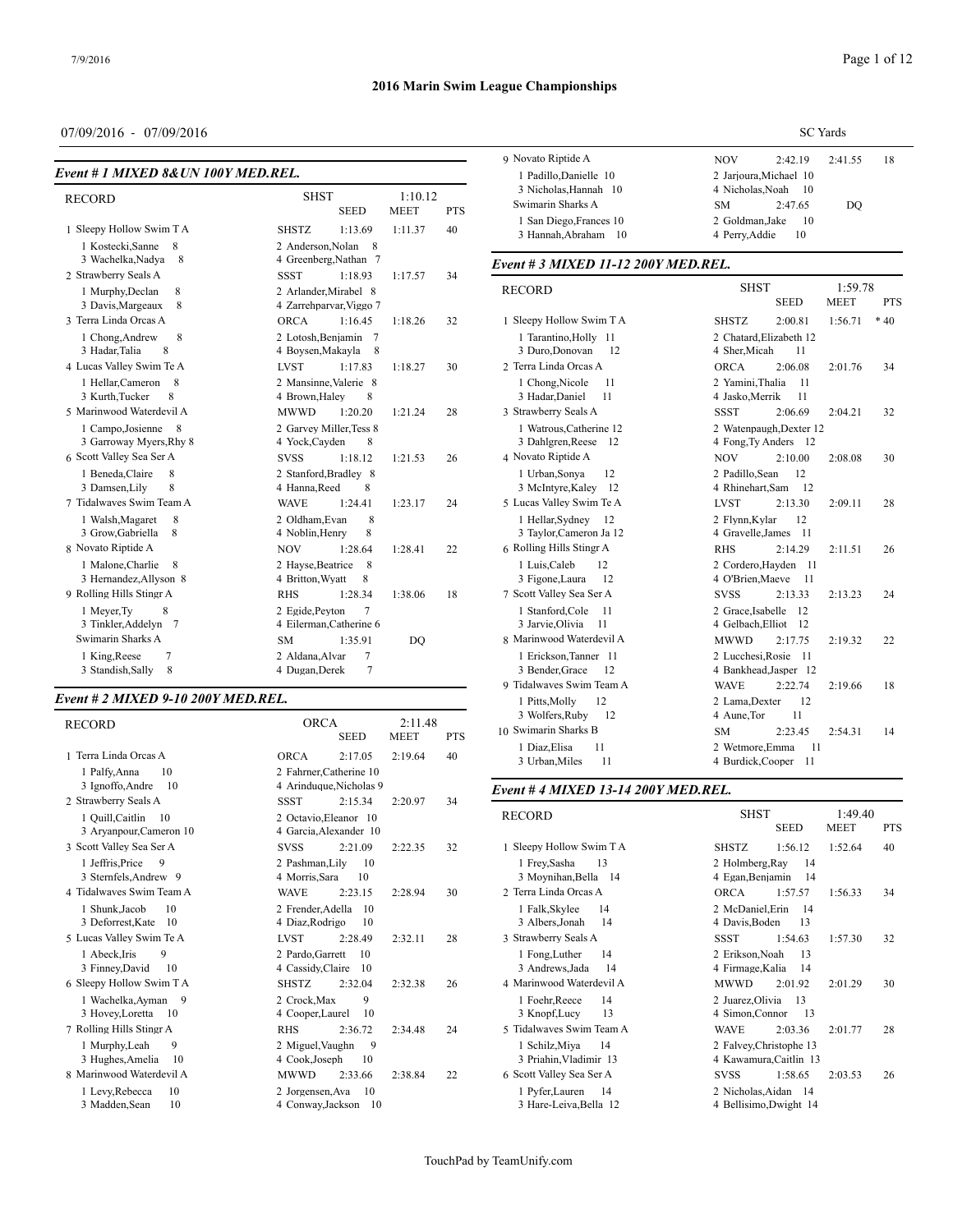#### 07/09/2016 - 07/09/2016

| 7 Novato Riptide A     | <b>NOV</b><br>2:05.80<br>2.0487 | 6 Reed Hann<br>24 |
|------------------------|---------------------------------|-------------------|
| 1 O'Learv.Kate<br>- 13 | 2 Morris.Sam<br>-13             | 7 Tucker Kui      |
| 3 Scafani.Ava<br>-13   | 4 Nielsen.Powell 13             | 8 Alton Bend      |
| Rolling Hills Stingr A | NS<br><b>RHS</b><br>2:10.13     | 0 Jonah Sher      |

#### *Event # 5 MIXED 15-18 200Y MED.REL.*

| <b>RECORD</b>                                                                             | ORCA<br><b>SEED</b>                                                                    | 1:43.64<br><b>MEET</b> | 12 Chase Stein<br><b>PTS</b>                                                    |
|-------------------------------------------------------------------------------------------|----------------------------------------------------------------------------------------|------------------------|---------------------------------------------------------------------------------|
| 1 Terra Linda Orcas A<br>1 Baublitz, Sophie 17<br>3 Jasko, Nicolette 15                   | <b>ORCA</b><br>1:49.04<br>2 Peacock, Nathan<br>-18<br>4 Lechner, Kevin<br>15           | 1:44.98                | 13 Henry Noblin<br>40<br>14 Kai Makino<br>15 Benjamin McC<br>16 Charles Hinkelı |
| 2 Sleepy Hollow Swim T A<br>1 McCarthy, Kate 15<br>3 Star, Kirsty<br>- 16                 | <b>SHSTZ</b><br>1:56.75<br>2 Anderson, Keenan 17<br>4 Hanson, Wyatt<br>16              | 1:47.58                | 34<br>Event # 8 GIRL                                                            |
| 3 Marinwood Waterdevil A<br>1 Knopf, Madeline 15                                          | <b>MWWD</b><br>1:53.00<br>2 Manwaring-Mueller 15                                       | 1:50.43                | 32<br><b>RECORD</b>                                                             |
| 3 Laughlin, Jack<br>- 15<br>4 Lucas Valley Swim Te A<br>15                                | 4 Boyle, Taylor<br>16<br><b>LVST</b><br>1:55.98<br>18                                  | 1:52.50                | 1 Anna Palfy<br>30<br>2 Catherine Fahri                                         |
| 1 Abeck.Ava<br>3 Parker, Cole<br>15<br>5 Scott Valley Sea Ser A<br>1 Galuszka, Natalie 18 | 2 Flynn, Edan<br>4 Stilson, Sammy 17<br><b>SVSS</b><br>1:54.62<br>2 Stray, Riley<br>17 | 1:57.20                | 3 Sara Morris<br>4 Claire Cassidy<br>28<br>5 Adella Frender                     |
| 3 Freda, Kate<br>16<br>6 Novato Riptide A                                                 | 4 Edington, Dea<br>17<br>2:03.66<br><b>NOV</b>                                         | 1:57.45                | 6 Aoife Raitt<br>26<br>7 Madison Smith                                          |
| 1 Parikh, Aidan<br>15<br>3 McSweeney, Molly 16<br>7 Tidalwayes Swim Team A                | 2 Urban, Sasha<br>15<br>4 Schiano, Julian<br>17<br><b>WAVE</b><br>2:01.02              | 2:09.70                | 8 Maeve McAule<br>9 Eva Vaca<br>24<br>10 Madeline Jaroc                         |
| Rolling Hills Stingr A<br>1 Cantor, Emma<br>18<br>3 Oblites, Rebecca 15                   | 1:58.53<br><b>RHS</b><br>2 Simon, Benjamin 15<br>4 Oga, Peyton<br>15                   | DQ                     | 11 Leah Murphy<br>12 Samantha Gern                                              |
|                                                                                           |                                                                                        |                        |                                                                                 |

# *Event # 6 GIRLS 8&UN 25Y FREE*

| <b>RECORD</b>          | Reese Burns |   | <b>SVST</b>  |             | :14.67      |                | 15 Isabella Miccio |
|------------------------|-------------|---|--------------|-------------|-------------|----------------|--------------------|
|                        |             |   |              | <b>SEED</b> | <b>MEET</b> | <b>PTS</b>     | 16 Olivia Anderso: |
| 1 Ouinn Hottenstein    |             | 8 | <b>SVSS</b>  | :16.82      | 16.59       | 20             | Event # $9$ BOYS   |
| 2 Talia Hadar          |             | 8 | <b>ORCA</b>  | :16.97      | 16.64       | 17             |                    |
| 3 Margeaux Davis       |             | 8 | <b>SSST</b>  | :16.21      | 16.65       | 16             | <b>RECORD</b>      |
| 4 Sanne Kostecki       |             | 8 | <b>SHSTZ</b> | :15.64      | 16.73       | 15             |                    |
| 5 Lily Damsen          |             | 8 | <b>SVSS</b>  | :15.95      | 16.92       | 14             | 1 Andre Ignoffo    |
| 6 Mirabel Arlander     |             | 8 | <b>SSST</b>  | :16.52      | 16.95       | 13             | 2 Cameron Aryar    |
| 7 Elsa Wahlstrom       |             | 8 | <b>SHSTZ</b> | :17.29      | 17.00       | 12             | 3 Sean Madden      |
| 8 Esme Palmer          |             | 8 | <b>SSST</b>  | :17.37      | 17.06       | 11             | 4 Garrett Pardo    |
| 9 Gabriella Grow       |             | 8 | <b>WAVE</b>  | :17.67      | 17.24       | 9              | 5 Joseph Cook      |
| 10 Charlotte Derrick   |             | 8 | <b>SSST</b>  | :16.54      | 17.25       | 7              | 6 Rodrigo Diaz     |
| 11 Josienne Campo      |             | 8 | <b>MWWD</b>  | :17.15      | 17.27       | 6              | 7 Sebastian Vaug   |
| 12 Giselle Orson       |             | 8 | <b>WAVE</b>  | :17.17      | 17.35       | 5              | 8 Nicholas Arind   |
| 13 Makayla Boysen      |             | 8 | <b>ORCA</b>  | :17.15      | 17.38       | 4              | 9 Jackson Conwa    |
| 14 Elise Boyle         |             | 8 | <b>SVSS</b>  | :17.67      | 17.45       | 3              | 10 Alexander Gard  |
| 15 Allyson Hernandez   |             | 8 | <b>NOV</b>   | :16.31      | 17.50       | $\overline{2}$ | 11 Abraham Hann    |
| 16 Tessa Garvey Miller |             | 8 | <b>MWWD</b>  | :17.03      | 17.54       | 1              | 12 Price Jeffris   |
|                        |             |   |              |             |             |                | 12 Vanche Manel    |

# *Event # 7 BOYS 8&UN 25Y FREE*

| <b>RECORD</b>    | Ben Wildman-Tobrine | <b>SM</b>    | <b>SEED</b> | :13.76<br><b>MEET</b> | <b>PTS</b> | 15 Seth Summers<br>16 Nathaniel Johns |
|------------------|---------------------|--------------|-------------|-----------------------|------------|---------------------------------------|
| 1 Nolan Anderson | x                   | <b>SHSTZ</b> | :15.24      | 15.00                 | 20         |                                       |
| 2 Cayden Yock    | x                   | <b>MWWD</b>  | :15.94      | 16.28                 | 17         | Event # 10 GIR                        |
| 3 Adam Albers    |                     | ORCA         | :17.18      | 16.53                 | 16         | <b>RECORD</b>                         |
| 4 Andrew Chong   | x                   | ORCA         | :16.21      | 16.56                 | 15         |                                       |
| 5 Jackson Wright | 8                   | ORCA         | :17.45      | 16.62                 | 14         | 1 Catherine Watre                     |
|                  |                     |              |             |                       |            | ________                              |

|                       | <b>SC</b> Yards |              |        |       |    |  |
|-----------------------|-----------------|--------------|--------|-------|----|--|
| 6 Reed Hanna          | 8               | <b>SVSS</b>  | :15.99 | 16.81 | 13 |  |
| 7 Tucker Kurth        | 8               | <b>LVST</b>  | :16.71 | 17.25 | 12 |  |
| 8 Alton Bender        | 8               | <b>SHSTZ</b> | :17.56 | 17.61 | 11 |  |
| 9 Jonah Sher          | 7               | <b>SHSTZ</b> | :18.23 | 17.67 | 9  |  |
| 10 Nathan Greenberg   | 7               | <b>SHSTZ</b> | :17.65 | 17.86 | 7  |  |
| 11 Brodie Ross        | $\tau$          | <b>ORCA</b>  | :19.56 | 17.98 | 6  |  |
| 12 Chase Stein        | 7               | <b>SHSTZ</b> | :19.55 | 18.28 | 5  |  |
| 13 Henry Noblin       | 8               | <b>WAVE</b>  | :16.88 | 18.40 | 4  |  |
| 14 Kai Makino         | 8               | <b>SHSTZ</b> | :17.80 | 18.47 | 3  |  |
| 15 Benjamin McConnell | 8               | <b>LVST</b>  | :18.23 | 18.67 | 2  |  |
| 16 Charles Hinkelman  | 7               | <b>SHSTZ</b> | :17.96 | 18.69 | 1  |  |
|                       |                 |              |        |       |    |  |

# *Event # 8 GIRLS 9-10 50Y FREE*

| <b>RECORD</b>       | Kathryn Murphy | <b>RHS</b>   |             | :27.39 |            |
|---------------------|----------------|--------------|-------------|--------|------------|
|                     |                |              | <b>SEED</b> | MEET   | <b>PTS</b> |
| 1 Anna Palfy        | 10             | <b>ORCA</b>  | :29.70      | 29.61  | 20         |
| 2 Catherine Fahrner | 10             | <b>ORCA</b>  | :29.94      | 29.97  | 17         |
| 3 Sara Morris       | 10             | <b>SVSS</b>  | :29.89      | 30.34  | 16         |
| 4 Claire Cassidy    | 10             | <b>LVST</b>  | :31.99      | 31.88  | 15         |
| 5 Adella Frender    | 10             | <b>WAVE</b>  | :30.97      | 32.18  | 14         |
| 6 Aoife Raitt       | 10             | <b>SSST</b>  | :32.46      | 32.23  | 13         |
| 7 Madison Smith     | 10             | <b>SSST</b>  | :33.14      | 32.73  | 12         |
| 8 Maeve McAuley     | 10             | <b>SSST</b>  | :33.21      | 32.98  | 11         |
| 9 Eva Vaca          | 10             | <b>SHSTZ</b> | :34.29      | 33.07  | 9          |
| 10 Madeline Jarocki | 10             | WAVE         | :32.78      | 33.14  | 7          |
| 11 Leah Murphy      | 9              | <b>RHS</b>   | :33.80      | 33.31  | 6          |
| 12 Samantha Gerner  | 10             | <b>SHSTZ</b> | :34.10      | 33.61  | 5          |
| 13 Sara Jordan      | 9              | <b>WAVE</b>  | :32.37      | 33.77  | 4          |
| 14 Lily Pashman     | 10             | <b>SVSS</b>  | :32.58      | 33.85  | 3          |
| 15 Isabella Miccio  | 10             | <b>SVSS</b>  | :33.43      | 34.05  | 2          |
| 16 Olivia Anderson  | 10             | <b>ORCA</b>  | :36.25      | 34.16  | 1          |
|                     |                |              |             |        |            |

# *Event # 9 BOYS 9-10 50Y FREE*

| <b>RECORD</b>                   | Zachary McIntyre   |    | <b>NOV</b>   |             | :26.32      |                |
|---------------------------------|--------------------|----|--------------|-------------|-------------|----------------|
|                                 |                    |    |              | <b>SEED</b> | <b>MEET</b> | <b>PTS</b>     |
| 1 Andre Ignoffo                 |                    | 10 | <b>ORCA</b>  | :27.61      | 27.92       | 20             |
| 2 Cameron Arvanpour             |                    | 10 | <b>SSST</b>  | :29.40      | 29.72       | 17             |
| 3 Sean Madden                   |                    | 10 | <b>MWWD</b>  | :31.23      | 31.06       | 16             |
| 4 Garrett Pardo                 |                    | 10 | <b>LVST</b>  | :31.32      | 31.36       | 15             |
| 5 Joseph Cook                   |                    | 10 | <b>RHS</b>   | :30.73      | 31.51       | 14             |
| 6 Rodrigo Diaz                  |                    | 10 | <b>WAVE</b>  | :32.24      | 31.90       | 13             |
| 7 Sebastian Vaughan             |                    | 10 | <b>SVSS</b>  | :33.92      | 32.73       | 12             |
| 8 Nicholas Arinduque            |                    | 9  | <b>ORCA</b>  | :32.51      | 33.25       | 11             |
| 9 Jackson Conway                |                    | 10 | <b>MWWD</b>  | :32.83      | 33.32       | 9              |
| 10 Alexander Garcia             |                    | 10 | <b>SSST</b>  | :33.17      | 33.42       | 7              |
| 11 Abraham Hannah               |                    | 10 | <b>SM</b>    | :34.02      | 33.83       | 6              |
| 12 Price Jeffris                |                    | 9  | <b>SVSS</b>  | :34.36      | 33.93       | 5              |
| 13 Vaughn Miguel                |                    | 9  | <b>RHS</b>   | :35.91      | 34.94       | $\overline{4}$ |
| 14 Jaden Sher                   |                    | 10 | <b>SHSTZ</b> | :35.29      | 35.10       | 3              |
| 15 Seth Summers                 |                    | 10 | <b>WAVE</b>  | :36.74      | 35.46       | 2              |
| 16 Nathaniel Johnson            |                    | 9  | <b>SVSS</b>  | :35.56      | 35.52       | 1              |
| Event # 10 GIRLS 11-12 50Y FREE |                    |    |              |             |             |                |
| <b>RECORD</b>                   | <b>Reese Burns</b> |    | <b>SVSS</b>  |             | :25.20      |                |
|                                 |                    |    |              | <b>SEED</b> | <b>MEET</b> | <b>PTS</b>     |
| 1 Catherine Watrous             |                    | 12 | <b>SSST</b>  | :26.97      | 25.74       | 20             |

Elizabeth Chatard 12 SHSTZ :26.64 26.46 17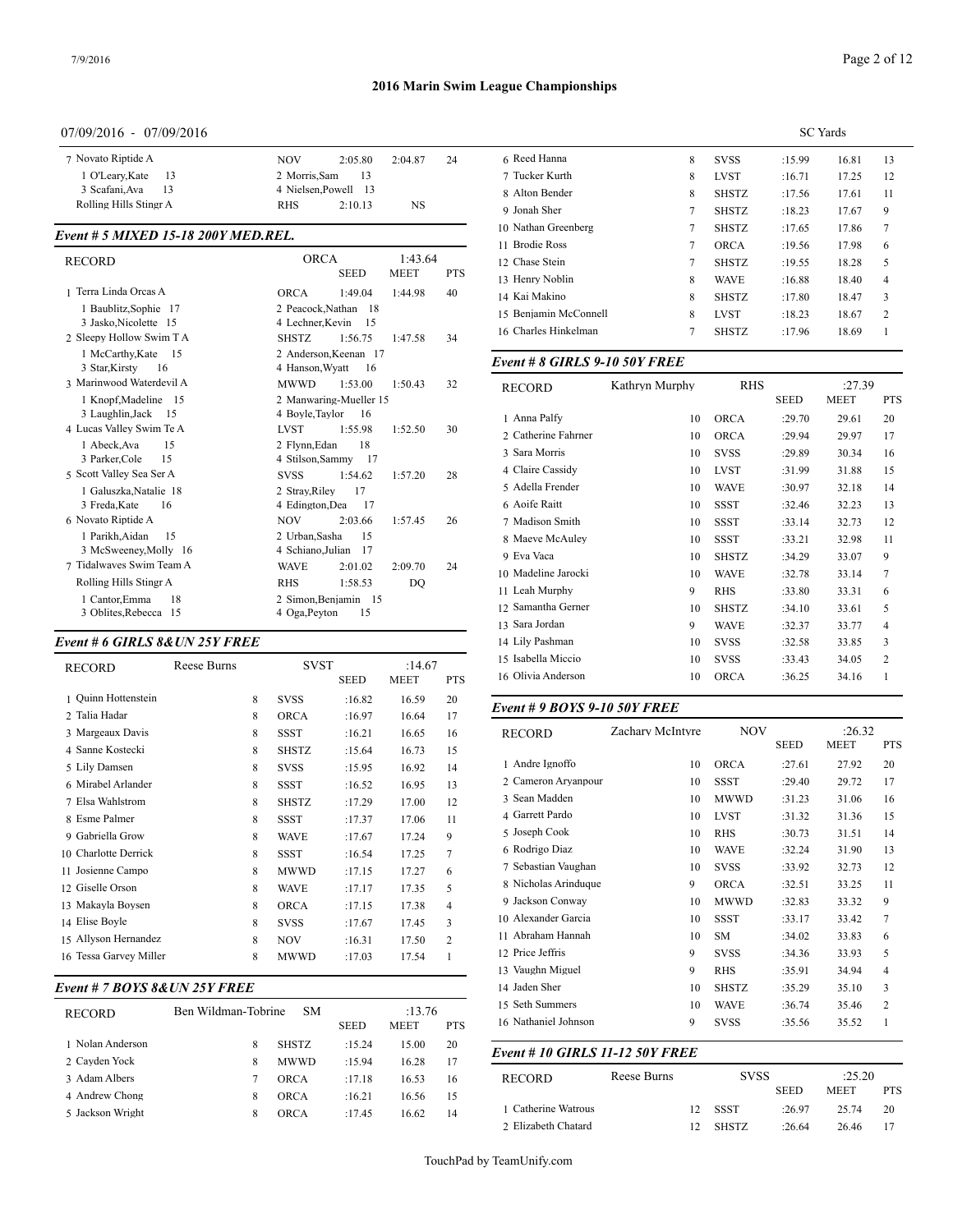#### 07/09/2016 - 07/09/2016

| 3 Nicole Chong    | 11 | <b>ORCA</b>  | :26.99 | 26.67 | 16             | <b>RECORD</b>  |
|-------------------|----|--------------|--------|-------|----------------|----------------|
| 4 Alena Sharp     | 11 | <b>SHSTZ</b> | :28.14 | 27.65 | 15             |                |
| 5 Isabelle Grace  | 12 | <b>SVSS</b>  | :28.71 | 28.04 | 14             | 1 Dwight Be    |
| 6 Olivia Hoover   | 12 | <b>ORCA</b>  | :29.05 | 28.10 | 13             | 2 Reece Foel   |
| 7 Ella Woodhead   | 12 | <b>SHSTZ</b> | :29.43 | 28.15 | 12             | 3 Ray Holmb    |
| 8 Gianna Ross     | 12 | <b>ORCA</b>  | :28.47 | 28.22 | 11             | 4 Jonah Albe   |
| 9 Maeve O'Brien   | 11 | <b>RHS</b>   | :29.04 | 28.33 | 9              | 5 Benjamin I   |
| 10 Malia Davis    | 12 | <b>ORCA</b>  | :29.80 | 28.77 | 7              | 6 Gavin Dow    |
| 11 Thalia Yamini  | 11 | <b>ORCA</b>  | :29.03 | 28.87 | 6              | 7 Jack Richa   |
| 12 Laura Figone   | 12 | <b>RHS</b>   | :29.73 | 29.01 | 5              | 8 Boden Dav    |
| 13 Natasha Grubb  | 11 | <b>SHSTZ</b> | :28.98 | 29.21 | $\overline{4}$ | 9 Holden Co    |
| 14 Rosie Lucchesi | 11 | MWWD         | :29.34 | 29.59 | 3              | 10 Luther Fon  |
| 15 Anna Plante    | 12 | SSST         | :29.07 | 29.61 | $\overline{2}$ | 11 Isaiah Will |
| 16 Ava Solari     | 12 | <b>SHSTZ</b> | :29.38 | 29.87 | $\mathbf{1}$   | 12 Christophe  |
|                   |    |              |        |       |                |                |

#### *Event # 11 BOYS 11-12 50Y FREE*

| <b>RECORD</b>        | Daniel Hardman | <b>RHS</b>   |             | :24.00      |            | 15 Powell Nielsen |
|----------------------|----------------|--------------|-------------|-------------|------------|-------------------|
|                      |                |              | <b>SEED</b> | <b>MEET</b> | <b>PTS</b> | 16 Connor Stauffe |
| 1 Donovan Duro       | 12             | <b>SHSTZ</b> | :26.71      | 25.81       | 20         |                   |
| 2 Kylar Flynn        | 12             | <b>LVST</b>  | :26.48      | 26.65       | 17         | Event #14 GIR     |
| 3 Merrik Jasko       | 11             | <b>ORCA</b>  | :27.83      | 26.69       | 16         | <b>RECORD</b>     |
| 4 Sam Rhinehart      | 12             | <b>NOV</b>   | :27.45      | 26.87       | 15         |                   |
| 5 Daniel Hadar       | 11             | <b>ORCA</b>  | :27.89      | 27.30       | 14         | 1 Nicolette Jasko |
| 6 Micah Sher         | 11             | <b>SHSTZ</b> | :27.28      | 27.48       | 13         | 2 Taylor Boyle    |
| 7 Ty Anders Fong     | 12             | <b>SSST</b>  | :28.53      | 28.69       | 12         | 3 Natalie Galuszł |
| 8 Jacob Dixon        | 12             | <b>SHSTZ</b> | :29.67      | 28.74       | 11         | 4 Lauren Blackbı  |
| 9 Garrett Goldberg   | 11             | <b>ORCA</b>  | :29.33      | 29.09       | 9          | 5 Nicole Gamboa   |
| 10 James Gravelle    | 11             | <b>LVST</b>  | :29.21      | 29.17       | 7          | 6 Ava Abeck       |
| 11 Brady Long        | 11             | <b>SHSTZ</b> | :30.14      | 29.71       | 6          | 7 Sophie Baublitz |
| * 12 Elliot Gelbach  | 12             | <b>SVSS</b>  | :29.91      | 29.73       | 4.5        | 8 Caitlin Gregory |
| * 12 Dominic Haggard | 12             | <b>SHSTZ</b> | :29.03      | 29.73       | 4.5        | 9 Sabrina Haechl  |
| 14 Byron Finley      | 12             | <b>LVST</b>  | :29.37      | 30.30       | 3          | 10 Sarah Erikson  |
| 15 Robert Placak     | 12             | <b>SSST</b>  | :30.73      | 30.31       | 2          | 11 Jane Wynne     |
| 16 Dexter Watenpaugh | 12             | <b>SSST</b>  | :30.87      | 30.37       | 1          | 12 Tessa Pares    |
|                      |                |              |             |             |            | $-0.1$            |

#### *Event # 12 GIRLS 13-14 50Y FREE*

| <b>RECORD</b>      | Alvssa Lo |    | <b>SHST</b>  | <b>SEED</b> | :24.75<br><b>MEET</b> | <b>PTS</b> | 16 Molly McSweeney             |             | 16 | <b>NOV</b>   | 1:04.87     | 1:03.04     |
|--------------------|-----------|----|--------------|-------------|-----------------------|------------|--------------------------------|-------------|----|--------------|-------------|-------------|
| 1 Bella Moynihan   |           | 14 | <b>SHSTZ</b> | :26.49      | 25.42                 | 20         | Event #15 BOYS 15-18 100Y FREE |             |    |              |             |             |
| 2 Abigail Naftzger |           | 14 | <b>LVST</b>  | :26.46      | 25.88                 | 17         | <b>RECORD</b>                  | Robert Heim |    | <b>LVST</b>  |             | :46.90      |
| 3 Shannon Watridge |           | 13 | <b>SSST</b>  | :27.16      | 26.46                 | 16         |                                |             |    |              | <b>SEED</b> | <b>MEET</b> |
| 4 Kalia Firmage    |           | 14 | <b>SSST</b>  | :26.58      | 26.48                 | 15         | 1 Edan Flynn                   |             | 18 | <b>LVST</b>  | :50.58      | 49.04       |
| 5 Anna Wooster     |           | 14 | <b>SHSTZ</b> | :27.55      | 26.81                 | 14         | 2 Wyatt Hanson                 |             | 16 | <b>SHSTZ</b> | :52.58      | 49.62       |
| 6 Jada Andrews     |           | 14 | <b>SSST</b>  | :28.16      | 27.10                 | 13         | 3 Nathan Peacock               |             | 18 | <b>ORCA</b>  | :50.18      | 50.09       |
| 7 Olivia Juarez    |           | 13 | <b>MWWD</b>  | :27.00      | 27.11                 | 12         | 4 Kevin Lechner                |             | 15 | <b>ORCA</b>  | :52.22      | 50.34       |
| 8 Skylee Falk      |           | 14 | <b>ORCA</b>  | :27.33      | 27.30                 | 11         | 5 Dylan Woodhead               |             | 17 | <b>SHSTZ</b> | :52.92      | 50.71       |
| 9 Erin McDaniel    |           | 14 | <b>ORCA</b>  | :28.23      | 27.50                 | 9          | 6 Spencer Hanson               |             | 16 | <b>SHSTZ</b> | :53.06      | 51.66       |
| 10 Ava Scafani     |           | 13 | <b>NOV</b>   | :27.56      | 27.51                 | 7          | 7 Maxwell Harrod               |             | 16 | <b>ORCA</b>  | :52.72      | 52.30       |
| 11 Hannah Matcham  |           | 14 | <b>SM</b>    | :27.63      | 27.53                 | 6          | 8 Deven Lyons                  |             | 16 | <b>ORCA</b>  | :53.14      | 52.43       |
| 12 Siena Berry     |           | 13 | <b>SHSTZ</b> | :29.40      | 27.85                 | 5          | 9 Petey Galli                  |             | 18 | <b>SHSTZ</b> | :54.40      | 53.10       |
| * 13 Kate O'Leary  |           | 13 | <b>NOV</b>   | :27.78      | 28.13                 | 3.5        | 10 Francesco Cico              |             | 17 | <b>SHSTZ</b> | :56.97      | 53.30       |
| * 13 Maya McAuley  |           | 13 | <b>RHS</b>   | :27.99      | 28.13                 | 3.5        | 11 Max Manwaring-Mueller       |             | 15 | <b>MWWD</b>  | :51.90      | 53.51       |
| 15 Sidney Stalie   |           | 14 | <b>NOV</b>   | :28.73      | 28.27                 | 2          | 12 Dea Edington                |             | 17 | <b>SVSS</b>  | :52.21      | 53.99       |
| 16 Jane McNevin    |           | 13 | <b>SM</b>    | :29.48      | 28.28                 |            | 13 Connor Moynihan             |             | 16 | <b>SHSTZ</b> | :56.50      | 54.04       |
|                    |           |    |              |             |                       |            | 14 Ouinn Woodhead              |             | 16 | <b>SHSTZ</b> | :54.46      | 54.18       |

*Event # 13 BOYS 13-14 50Y FREE*

|                       |               |    |              |             | <b>SC</b> Yards |            |
|-----------------------|---------------|----|--------------|-------------|-----------------|------------|
| <b>RECORD</b>         | R.J. Williams |    | MW           |             | :21.97          |            |
|                       |               |    |              | <b>SEED</b> | <b>MEET</b>     | <b>PTS</b> |
| 1 Dwight Bellisimo    |               | 14 | <b>SVSS</b>  | :23.64      | 23.41           | 20         |
| 2 Reece Foehr         |               | 14 | <b>MWWD</b>  | :23.85      | 23.86           | 17         |
| 3 Ray Holmberg        |               | 14 | <b>SHSTZ</b> | :24.82      | 24.16           | 16         |
| 4 Jonah Albers        |               | 14 | <b>ORCA</b>  | :24.62      | 24.57           | 15         |
| 5 Benjamin Egan       |               | 14 | <b>SHSTZ</b> | :25.17      | 24.96           | 14         |
| 6 Gavin Dow           |               | 14 | <b>SHSTZ</b> | :25.43      | 25.20           | 13         |
| 7 Jack Richardson     |               | 14 | <b>SHSTZ</b> | :25.62      | 25.47           | 12         |
| 8 Boden Davis         |               | 13 | <b>ORCA</b>  | :25.66      | 25.80           | 11         |
| 9 Holden Cooper       |               | 14 | <b>SHSTZ</b> | :26.04      | 25.92           | 9          |
| 10 Luther Fong        |               | 14 | <b>SSST</b>  | :26.42      | 26.08           | 7          |
| 11 Isaiah Williams    |               | 13 | <b>SHSTZ</b> | :26.89      | 26.35           | 6          |
| 12 Christopher Falvey |               | 13 | WAVE         | :26.86      | 26.78           | 5          |
| 13 Will Harding       |               | 14 | <b>WAVE</b>  | :26.05      | 26.99           | 4          |
| 14 Ian Christie       |               | 14 | <b>SHSTZ</b> | :27.36      | 27.57           | 3          |
| 15 Powell Nielsen     |               | 13 | <b>NOV</b>   | :27.75      | 27.58           | 2          |
| 16 Connor Stauffer    |               | 13 | <b>SVSS</b>  | :27.86      | 27.85           | 1          |
|                       |               |    |              |             |                 |            |

#### *Event # 14 GIRLS 15-18 100Y FREE*

| <b>RECORD</b>       | Alexandra Thomason | <b>SM</b>    | <b>SEED</b> | :53.08<br><b>MEET</b> | <b>PTS</b>     |
|---------------------|--------------------|--------------|-------------|-----------------------|----------------|
| 1 Nicolette Jasko   | 15                 | <b>ORCA</b>  | :55.61      | 54.34                 | 20             |
| 2 Taylor Boyle      | 16                 | <b>MWWD</b>  | :56.55      | 55.61                 | 17             |
| 3 Natalie Galuszka  | 18                 | <b>SVSS</b>  | :58.93      | 58.31                 | 16             |
| 4 Lauren Blackburn  | 18                 | <b>SHSTZ</b> | :59.16      | 58.42                 | 15             |
| 5 Nicole Gamboa     | 18                 | <b>SSST</b>  | 1:00.88     | 58.50                 | 14             |
| 6 Ava Abeck         | 15                 | <b>LVST</b>  | :58.72      | 59.13                 | 13             |
| 7 Sophie Baublitz   | 17                 | <b>ORCA</b>  | 1:00.16     | 59.20                 | 12             |
| 8 Caitlin Gregory   | 17                 | <b>SHSTZ</b> | 1:00.27     | 59.44                 | 11             |
| 9 Sabrina Haechler  | 17                 | <b>SSST</b>  | 1:00.18     | 1:00.05               | 9              |
| Sarah Erikson<br>10 | 15                 | <b>SSST</b>  | 1:03.31     | 1:00.31               | 7              |
| Jane Wynne<br>11    | 17                 | <b>SSST</b>  | :59.32      | 1:00.64               | 6              |
| 12 Tessa Pares      | 15                 | <b>SSST</b>  | 1:00.67     | 1:00.82               | 5              |
| Sasha Urban<br>13   | 15                 | <b>NOV</b>   | 1:00.34     | 1:01.08               | 4              |
| 14 Kirsty Star      | 16                 | <b>SHSTZ</b> | 1:02.53     | 1:01.81               | 3              |
| 15 Emma Roggenkamp  | 17                 | <b>ORCA</b>  | 1:04.80     | 1:02.18               | $\overline{c}$ |
| 16 Molly McSweeney  | 16                 | <b>NOV</b>   | 1:04.87     | 1:03.04               | 1              |
|                     |                    |              |             |                       |                |

| <b>RECORD</b>            | Robert Heim |    | <b>LVST</b>  |         | :46.90 |                |
|--------------------------|-------------|----|--------------|---------|--------|----------------|
|                          |             |    |              | SEED    | MEET   | <b>PTS</b>     |
| 1 Edan Flynn             |             | 18 | <b>LVST</b>  | :50.58  | 49.04  | 20             |
| 2 Wyatt Hanson           |             | 16 | <b>SHSTZ</b> | :52.58  | 49.62  | 17             |
| 3 Nathan Peacock         |             | 18 | <b>ORCA</b>  | :50.18  | 50.09  | 16             |
| 4 Kevin Lechner          |             | 15 | <b>ORCA</b>  | :52.22  | 50.34  | 15             |
| 5 Dylan Woodhead         |             | 17 | <b>SHSTZ</b> | :52.92  | 50.71  | 14             |
| 6 Spencer Hanson         |             | 16 | <b>SHSTZ</b> | :53.06  | 51.66  | 13             |
| 7 Maxwell Harrod         |             | 16 | <b>ORCA</b>  | :52.72  | 52.30  | 12             |
| 8 Deven Lyons            |             | 16 | <b>ORCA</b>  | : 53.14 | 52.43  | 11             |
| 9 Petey Galli            |             | 18 | <b>SHSTZ</b> | :54.40  | 53.10  | 9              |
| 10 Francesco Cico        |             | 17 | <b>SHSTZ</b> | :56.97  | 53.30  | 7              |
| 11 Max Manwaring-Mueller |             | 15 | <b>MWWD</b>  | :51.90  | 53.51  | 6              |
| 12 Dea Edington          |             | 17 | <b>SVSS</b>  | :52.21  | 53.99  | 5              |
| 13 Connor Moynihan       |             | 16 | <b>SHSTZ</b> | :56.50  | 54.04  | $\overline{4}$ |
| 14 Ouinn Woodhead        |             | 16 | <b>SHSTZ</b> | :54.46  | 54.18  | 3              |
| 15 Nicholas Berry        |             | 15 | <b>SHSTZ</b> | :56.37  | 54.32  | $\overline{c}$ |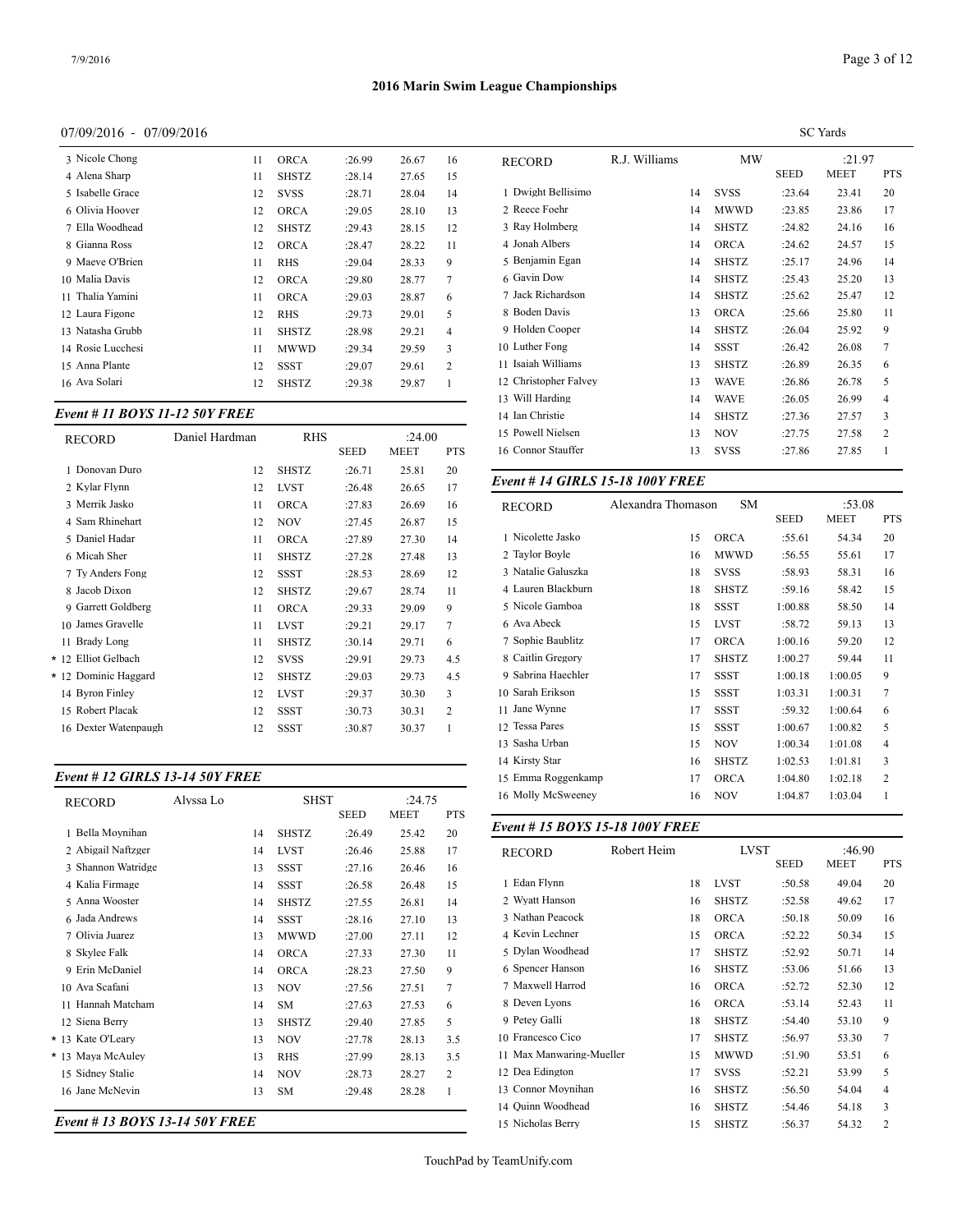# 07/09/2016 - 07/09/2016

| 16 Zeta Jackson Mays            |            | 17 | <b>ORCA</b>  | :55.23      | 54.54                 |                | 13 Samantha Gerner           | 10            | <b>SHSTZ</b> | :40.71      | 40.92       | $\overline{4}$ |
|---------------------------------|------------|----|--------------|-------------|-----------------------|----------------|------------------------------|---------------|--------------|-------------|-------------|----------------|
|                                 |            |    |              |             |                       |                | 14 Anya Frey                 | 9             | <b>SHSTZ</b> | :41.09      | 41.01       | 3              |
| Event # 16 GIRLS 8& UN 25Y BACK |            |    |              |             |                       |                | 15 Leah Murphy               | 9             | <b>RHS</b>   | :40.74      | 41.80       | 2              |
| <b>RECORD</b>                   | Kaitlyn Lo |    | <b>SHST</b>  | <b>SEED</b> | :17.78<br><b>MEET</b> | <b>PTS</b>     | 16 Ashley Fine               | 10            | <b>SHSTZ</b> | :41.04      | 42.20       |                |
| 1 Nadva Wachelka                |            | 8  | <b>SHSTZ</b> | :18.80      | 18.51                 | 20             | Event #19 BOYS 9-10 50Y BACK |               |              |             |             |                |
| 2 Sanne Kostecki                |            | 8  | <b>SHSTZ</b> | :18.34      | 18.77                 | 17             | <b>RECORD</b>                | Dash Rothberg | <b>RRCM</b>  |             | :31.25      |                |
| 3 Beatrice Havse                |            | 8  | <b>NOV</b>   | :20.40      | 19.74                 | 16             |                              |               |              | <b>SEED</b> | <b>MEET</b> | <b>PTS</b>     |
| 4 Claire Beneda                 |            | 8  | <b>SVSS</b>  | :20.78      | 20.24                 | 15             | 1 Andre Ignoffo              | 10            | <b>ORCA</b>  | :33.14      | 32.64       | 20             |
| 5 Charlotte Derrick             |            | 8  | <b>SSST</b>  | :19.75      | 20.70                 | 14             | 2 Andrew Sternfels           | 9             | <b>SVSS</b>  | :36.54      | 36.27       | 17             |
| 6 Haley Brown                   |            | 8  | <b>LVST</b>  | :21.10      | 21.15                 | 13             | 3 Ayman Wachelka             | 9             | <b>SHSTZ</b> | :37.08      | 36.78       | 16             |
| 7 Josienne Campo                |            | 8  | <b>MWWD</b>  | :21.40      | 21.19                 | 12             | 4 Sean Madden                | 10            | <b>MWWD</b>  | :37.53      | 37.30       | 15             |
| 8 Gabriella Grow                |            | 8  | <b>WAVE</b>  | :21.00      | 21.28                 | 11             | 5 Jacob Shunk                | 10            | <b>WAVE</b>  | :37.93      | 38.98       | 14             |
| 9 Makayla Boysen                |            | 8  | <b>ORCA</b>  | :20.58      | 21.43                 | 9              | 6 Price Jeffris              | 9             | <b>SVSS</b>  | :39.43      | 39.14       | 13             |
| 10 Kaeley Sullivan              |            | 8  | <b>SHSTZ</b> | :20.58      | 21.46                 |                | 7 Alexander Garcia           | 10            | <b>SSST</b>  | :40.67      | 41.04       | 12             |
| 11 Georgia Silva                |            | 8  | <b>SHSTZ</b> | :22.08      | 21.64                 | 6              | 8 Camden Franjieh            | 9             | <b>MWWD</b>  | :40.96      | 41.49       | 11             |
| 12 Magaret Walsh                |            | 8  | <b>WAVE</b>  | :21.11      | 21.74                 | 5              | 9 Rodrigo Diaz               | 10            | <b>WAVE</b>  | :38.96      | 41.82       | 9              |
| 13 Brittney Blair               |            |    | <b>ORCA</b>  | :21.08      | 21.80                 | $\overline{4}$ | 10 Abraham Hannah            | 10            | <b>SM</b>    | :40.57      | 42.46       | 7              |
| 14 Alina Noves                  |            | 8  | <b>MWWD</b>  | :21.48      | 21.88                 | 3              | 11 Jaden Sher                | 10            | <b>SHSTZ</b> | :43.35      | 42.94       | 6              |
| 15 Quinn Hottenstein            |            | 8  | <b>SVSS</b>  | :21.43      | 22.17                 | 2              | 12 Jackson Conway            | 10            | <b>MWWD</b>  | :40.86      | 43.30       | 5              |
| 16 Paige Murphy                 |            | 8  | <b>SHSTZ</b> | :23.66      | 22.25                 |                | 13 Nathaniel Johnson         | 9             | <b>SVSS</b>  | :41.86      | 43.31       | 4              |
|                                 |            |    |              |             |                       |                |                              |               |              |             |             |                |

# *Event # 17 BOYS 8&UN 25Y BACK*

| <b>RECORD</b>      | Dash Rothberg  | <b>RRCM</b>  |             | :17.47      |                | 16 Seth Summers   |
|--------------------|----------------|--------------|-------------|-------------|----------------|-------------------|
|                    |                |              | <b>SEED</b> | <b>MEET</b> | <b>PTS</b>     |                   |
| 1 Cameron Hellar   | 8              | <b>LVST</b>  | :18.95      | 18.54       | 20             | Event # 20 GIR    |
| 2 Andrew Chong     | 8              | <b>ORCA</b>  | :19.12      | 19.58       | 17             | <b>RECORD</b>     |
| 3 Declan Murphy    | 8              | SSST         | :20.47      | 19.80       | 16             |                   |
| 4 Adam Albers      | $\overline{7}$ | <b>ORCA</b>  | :21.34      | 21.01       | 15             | 1 Catherine Watro |
| 5 Nathan Greenberg | $\tau$         | SHSTZ        | :24.21      | 22.50       | 14             | 2 Ella Woodhead   |
| 6 Jonah Sher       | 7              | <b>SHSTZ</b> | :24.31      | 22.52       | 13             | 3 Kaley McIntyre  |
| 7 Henry Noblin     | 8              | <b>WAVE</b>  | :21.47      | 22.55       | 12             | 4 Nicole Chong    |
| 8 Peyton Egide     | $\overline{7}$ | <b>RHS</b>   | : 23.11     | 22.59       | 11             | 5 Olivia Hoover   |
| 9 James Chatard    | 6              | <b>SHSTZ</b> | :22.86      | 23.36       | 9              | 6 Alena Sharp     |
| 10 Sean Chamberlin | 8              | <b>SHSTZ</b> | :22.47      | 23.39       | 7              | 7 Madeline Folke  |
| 11 Emerson Henry   | 8              | <b>MWWD</b>  | :25.75      | 23.55       | 6              | 8 Maeve O'Brien   |
| 12 Fisher Straube  | 8              | <b>SHSTZ</b> | :22.79      | 23.69       | 5              | 9 Malia Davis     |
| 13 Aidan Clark     | 8              | <b>MWWD</b>  | :26.74      | 23.80       | $\overline{4}$ | 10 Gianna Ross    |
| 14 Charles Gehrman | 8              | <b>WAVE</b>  | :24.98      | 23.86       | 3              | 11 Molly Pitts    |
| 15 Alton Bender    | 8              | <b>SHSTZ</b> | :23.95      | 24.05       | 2              | 12 Kira Rodriguez |
| 16 Kylan Kime      | $\overline{7}$ | <b>WAVE</b>  | :24.13      | 24.15       | 1              | 13 Amira Wachelk  |
|                    |                |              |             |             |                |                   |

# *Event # 18 GIRLS 9-10 50Y BACK*

| <b>RECORD</b>       | Kensington Elwell | <b>SVSS</b> |        | :31.87      |            | 16 Sonya Urban   |
|---------------------|-------------------|-------------|--------|-------------|------------|------------------|
|                     |                   |             | SEED   | <b>MEET</b> | <b>PTS</b> |                  |
| 1 Caitlin Quill     | 10                | SSST        | :34.63 | 35.30       | 20         | Event # 21 $BOY$ |
| 2 Sara Morris       | 10                | <b>SVSS</b> | :35.45 | 36.01       | 17         | <b>RECORD</b>    |
| 3 Danielle Padillo  | 10                | <b>NOV</b>  | :36.53 | 36.64       | 16         |                  |
| 4 Anna Palfy        | 10                | <b>ORCA</b> | :36.82 | 36.73       | 15         | 1 Donovan Duro   |
| 5 Kate Deforrest    | 10                | <b>WAVE</b> | :37.40 | 38.28       | 14         | 2 Caleb Luis     |
| 6 Maeve McAuley     | 10                | <b>SSST</b> | :37.80 | 38.34       | 13         | 3 Sean Padillo   |
| 7 Claire Cassidy    | 10                | <b>LVST</b> | :39.82 | 38.41       | 12         | 4 Merrik Jasko   |
| 8 Iris Abeck        | 9                 | <b>LVST</b> | :38.08 | 38.96       | 11         | 5 Nate Wolford   |
| 9 Addison Everage   | 9                 | <b>SSST</b> | :37.79 | 39.51       | 9          | 6 Jackson Stewar |
| 10 Ingrid Wahlstrom | 10                | SHSTZ       | :40.48 | 39.72       | 7          | 7 Tasman Fruhau  |
| 11 Sarani Puri      | 10                | <b>WAVE</b> | :39.45 | 40.00       | 6          | 8 Hayden Corder  |
| 12 Jessica Gazzola  | 10                | <b>SVSS</b> | :40.95 | 40.79       | 5          | 9 Zachary Matsur |

| 14 Anya Frey                  |               | 9  | <b>SHSTZ</b> | :41.09      | 41.01       | 3              |
|-------------------------------|---------------|----|--------------|-------------|-------------|----------------|
| 15 Leah Murphy                |               | 9  | <b>RHS</b>   | :40.74      | 41.80       | $\overline{2}$ |
| 16 Ashley Fine                |               | 10 | <b>SHSTZ</b> | :41.04      | 42.20       | 1              |
| Event # 19 BOYS 9-10 50Y BACK |               |    |              |             |             |                |
| <b>RECORD</b>                 | Dash Rothberg |    | <b>RRCM</b>  |             | :31.25      |                |
|                               |               |    |              | <b>SEED</b> | <b>MEET</b> | <b>PTS</b>     |
| 1 Andre Ignoffo               |               | 10 | <b>ORCA</b>  | :33.14      | 32.64       | 20             |
| 2 Andrew Sternfels            |               | 9  | <b>SVSS</b>  | :36.54      | 36.27       | 17             |
| 3 Ayman Wachelka              |               | 9  | <b>SHSTZ</b> | :37.08      | 36.78       | 16             |
| 4 Sean Madden                 |               | 10 | <b>MWWD</b>  | :37.53      | 37.30       | 15             |
| 5 Jacob Shunk                 |               | 10 | <b>WAVE</b>  | :37.93      | 38.98       | 14             |
| 6 Price Jeffris               |               | 9  | <b>SVSS</b>  | :39.43      | 39.14       | 13             |
| 7 Alexander Garcia            |               | 10 | <b>SSST</b>  | :40.67      | 41.04       | 12             |
| 8 Camden Franjieh             |               | 9  | <b>MWWD</b>  | :40.96      | 41.49       | 11             |
| 9 Rodrigo Diaz                |               | 10 | <b>WAVE</b>  | :38.96      | 41.82       | 9              |
| 10 Abraham Hannah             |               | 10 | <b>SM</b>    | :40.57      | 42.46       | 7              |
| 11 Jaden Sher                 |               | 10 | <b>SHSTZ</b> | :43.35      | 42.94       | 6              |
| 12 Jackson Conway             |               | 10 | <b>MWWD</b>  | :40.86      | 43.30       | 5              |
| 13 Nathaniel Johnson          |               | 9  | <b>SVSS</b>  | :41.86      | 43.31       | $\overline{4}$ |
| 14 Ian Mooney                 |               | 9  | <b>SVSS</b>  | :42.04      | 43.40       | 3              |
| 15 Drake Fruhauf              |               | 10 | <b>SHSTZ</b> | :42.38      | 43.46       | $\overline{2}$ |

Seth Summers 10 WAVE :45.54 44.13 1

#### *Event # 20 GIRLS 11-12 50Y BACK*

| <b>RECORD</b>       | Kaitlyn Lo |    | <b>SHST</b>  |             | :29.30      |            |
|---------------------|------------|----|--------------|-------------|-------------|------------|
|                     |            |    |              | <b>SEED</b> | <b>MEET</b> | <b>PTS</b> |
| 1 Catherine Watrous |            | 12 | <b>SSST</b>  | :31.51      | 30.78       | 20         |
| 2 Ella Woodhead     |            | 12 | <b>SHSTZ</b> | :32.52      | 30.98       | 17         |
| 3 Kaley McIntyre    |            | 12 | NOV          | :30.45      | 31.12       | 16         |
| 4 Nicole Chong      |            | 11 | <b>ORCA</b>  | :31.35      | 31.35       | 15         |
| 5 Olivia Hoover     |            | 12 | <b>ORCA</b>  | :33.94      | 32.93       | 14         |
| 6 Alena Sharp       |            | 11 | <b>SHSTZ</b> | :32.86      | 33.39       | 13         |
| 7 Madeline Folkers  |            | 12 | <b>SHSTZ</b> | :34.21      | 33.40       | 12         |
| 8 Maeve O'Brien     |            | 11 | <b>RHS</b>   | :34.41      | 33.52       | 11         |
| 9 Malia Davis       |            | 12 | <b>ORCA</b>  | :36.83      | 34.78       | 9          |
| 10 Gianna Ross      |            | 12 | <b>ORCA</b>  | :34.35      | 34.80       | 7          |
| 11 Molly Pitts      |            | 12 | <b>WAVE</b>  | :35.48      | 35.32       | 6          |
| 12 Kira Rodriguez   |            | 11 | <b>ORCA</b>  | :34.90      | 35.40       | 5          |
| 13 Amira Wachelka   |            | 11 | <b>SHSTZ</b> | :36.08      | 35.43       | 4          |
| * 14 Sydney Hellar  |            | 12 | <b>LVST</b>  | :36.26      | 35.46       | 2.5        |
| * 14 Malia Fredrich |            | 12 | <b>SSST</b>  | :34.96      | 35.46       | 2.5        |
| 16 Sonya Urban      |            | 12 | <b>NOV</b>   | :35.56      | 35.86       | 1          |

#### *Event # 21 BOYS 11-12 50Y BACK*

| <b>RECORD</b>       | Daniel Hardman | <b>RHS</b>   |             | :28.04      |            |
|---------------------|----------------|--------------|-------------|-------------|------------|
|                     |                |              | <b>SEED</b> | <b>MEET</b> | <b>PTS</b> |
| 1 Donovan Duro      | 12             | <b>SHSTZ</b> | :32.44      | 30.78       | 20         |
| 2 Caleb Luis        | 12             | <b>RHS</b>   | :34.52      | 34.03       | 17         |
| 3 Sean Padillo      | 12             | <b>NOV</b>   | :34.83      | 34.57       | 16         |
| 4 Merrik Jasko      | 11             | ORCA         | :35.06      | 34.93       | 15         |
| 5 Nate Wolford      | 12             | <b>SHSTZ</b> | :36.10      | 36.05       | 14         |
| 6 Jackson Stewart   | 11             | <b>SSST</b>  | :34.68      | 36.12       | 13         |
| 7 Tasman Fruhauf    | 12             | <b>SHSTZ</b> | :35.89      | 36.31       | 12         |
| 8 Hayden Cordero    | 11             | <b>RHS</b>   | :36.55      | 36.39       | 11         |
| 9 Zachary Matsumoto | 11             | <b>RHS</b>   | :37.32      | 37.08       | 9          |

TouchPad by TeamUnify.com

SC Yards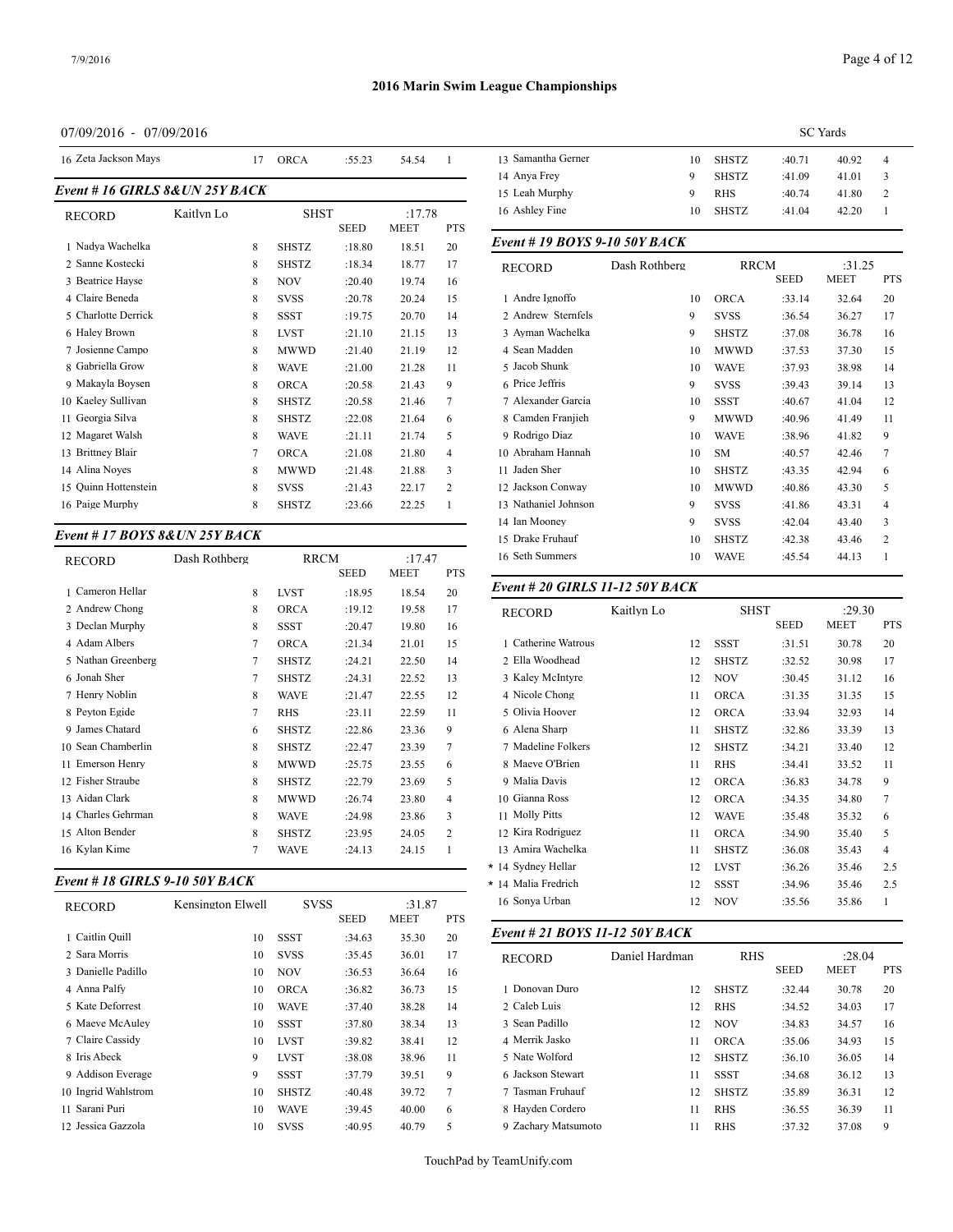#### 07/09/2016 - 07/09/2016

|                 | 10 Alan Sebastian    | 12 | <b>LVST</b>  | :37.18 | 37.32 | 7              | 7 Natalie Gal  |
|-----------------|----------------------|----|--------------|--------|-------|----------------|----------------|
|                 | * 11 MacGregor Berry | 11 | <b>SHSTZ</b> | :37.52 | 37.71 | 5.5            | 8 Nicole Gan   |
| * 11 Brady Long |                      | 11 | <b>SHSTZ</b> | :35.68 | 37.71 | 5.5            | 9 Kirsty Star  |
|                 | 13 Tanner Erickson   | 11 | <b>MWWD</b>  | :37.44 | 38.10 | $\overline{4}$ | 10 Sabrina Hao |
|                 | 14 Cole Stanford     | 11 | <b>SVSS</b>  | :37.16 | 38.21 | 3              | 11 Alexa Zene  |
| 15 Mark Shen    |                      | 11 | <b>NOV</b>   | :39.24 | 38.40 | 2              | 12 Sophia Varl |
| 16 Tor Aune     |                      | 11 | <b>WAVE</b>  | :38.39 | 38.54 |                | 13 Nora Riedin |
|                 |                      |    |              |        |       |                |                |

#### *Event # 22 GIRLS 13-14 50Y BACK*

| <b>RECORD</b>         | Lindsay Masterson | TPC          |        | :26.88      |                | 16 Emma Jaime    |
|-----------------------|-------------------|--------------|--------|-------------|----------------|------------------|
|                       |                   |              | SEED   | <b>MEET</b> | <b>PTS</b>     |                  |
| 1 Sasha Frey          | 13                | <b>SHSTZ</b> | :31.19 | 29.00       | 20             |                  |
| 2 Abigail Naftzger    | 14                | <b>LVST</b>  | :31.17 | 30.46       | 17             | Event # 25 $BOY$ |
| 3 Skylee Falk         | 14                | <b>ORCA</b>  | :31.48 | 31.83       | 16             | <b>RECORD</b>    |
| 4 Jada Andrews        | 14                | <b>SSST</b>  | :32.97 | 32.50       | 15             |                  |
| 5 Skylar Oswald       | 14                | <b>SHSTZ</b> | :32.87 | 32.66       | 14             | 1 Dylan Woodhea  |
| 6 Miya Schilz         | 14                | <b>WAVE</b>  | :31.79 | 32.90       | 13             | 2 Wyatt Hanson   |
| 7 Jessica Bukowski    | 13                | <b>SSST</b>  | :32.72 | 33.03       | 12             | 3 Kevin Lechner  |
| 8 Islay Kilgannon     | 14                | <b>MWWD</b>  | :33.18 | 33.04       | 11             | 4 Nico Salvemini |
| 9 Siena Berry         | 13                | <b>SHSTZ</b> | :34.10 | 33.34       | 9              | 5 Brandon West   |
| 10 Arika Kalfayan     | 13                | <b>SM</b>    | :32.86 | 33.56       | 7              | 6 Petey Galli    |
| 11 Lauren Pyfer       | 14                | <b>SVSS</b>  | :34.46 | 33.81       | 6              | 7 Nicholas Berry |
| 12 Gabriella Lucchesi | 14                | <b>MWWD</b>  | :33.69 | 33.93       | 5              | 8 Quinn Woodhea  |
| 13 Kate O'Leary       | 13                | <b>NOV</b>   | :33.52 | 34.34       | $\overline{4}$ | 9 Cole Parker    |
| 14 Kathryn Arinduque  | 13                | <b>ORCA</b>  | :33.79 | 34.35       | 3              | 10 Aidan Parikh  |
| 15 Emilia Oblites     | 13                | <b>RHS</b>   | :34.42 | 34.70       | 2              | 11 Danny Roland  |
| 16 Shane Grele        | 14                | <b>SSST</b>  | :34.08 | 34.76       | 1              | 12 Ciaran Murphy |

### *Event # 23 BOYS 13-14 50Y BACK*

| <b>RECORD</b>         | Daniel Hardman | <b>RHS</b>   |             | :25.46      |                | 15 Conor Cassidy                  | 15             | <b>LVST</b>  | :33.00      | 31.41       |
|-----------------------|----------------|--------------|-------------|-------------|----------------|-----------------------------------|----------------|--------------|-------------|-------------|
|                       |                |              | <b>SEED</b> | <b>MEET</b> | <b>PTS</b>     | 16 Connell Phillipps              | 15             | <b>WAVE</b>  | :31.81      | 32.03       |
| 1 Jonah Albers        | 14             | <b>ORCA</b>  | :28.96      | 28.50       | 20             |                                   |                |              |             |             |
| 2 Reece Foehr         | 14             | <b>MWWD</b>  | :28.70      | 28.79       | 17             | Event # 26 GIRLS 8& UN 25Y BREAST |                |              |             |             |
| 3 Jack Richardson     | 14             | <b>SHSTZ</b> | :30.12      | 29.94       | 16             | <b>RECORD</b>                     | Kristen Frazer | <b>TPC</b>   |             | :19.18      |
| 4 Dwight Bellisimo    | 14             | <b>SVSS</b>  | :29.59      | 30.39       | 15             |                                   |                |              | <b>SEED</b> | <b>MEET</b> |
| 5 Benjamin Egan       | 14             | <b>SHSTZ</b> | :30.21      | 30.76       | 14             | 1 Mirabel Arlander                | 8              | <b>SSST</b>  | :21.86      | 21.44       |
| 6 Luther Fong         | 14             | SSST         | :31.55      | 30.85       | 13             | 2 Natalie Stanford                | 8              | <b>SVSS</b>  | :21.54      | 21.72       |
| 7 Boden Davis         | 13             | <b>ORCA</b>  | :31.31      | 31.39       | 12             | 3 Claire Beneda                   | 8              | <b>SVSS</b>  | :21.14      | 21.83       |
| 8 Christopher Falvey  | 13             | <b>WAVE</b>  | :33.07      | 31.58       | 11             | 4 Esme Palmer                     | 8              | <b>SSST</b>  | :22.24      | 22.28       |
| 9 Andrey Priahin      | 13             | <b>WAVE</b>  | :31.99      | 31.81       | 9              | 5 Elsa Wahlstrom                  | 8              | <b>SHSTZ</b> | :21.40      | 22.76       |
| 10 Connor Stauffer    | 13             | <b>SVSS</b>  | :32.89      | 32.33       | 7              | 6 Tessa Garvey Miller             | 8              | <b>MWWD</b>  | :22.41      | 23.18       |
| 11 Marc-Antoine Maync | 13             | <b>SSST</b>  | :31.69      | 32.39       | 6              | 7 Valerie Mansinne                | 8              | <b>LVST</b>  | :23.04      | 23.66       |
| 12 Will Harding       | 14             | <b>WAVE</b>  | :31.86      | 32.40       | 5              | 8 Josienne Campo                  | 8              | <b>MWWD</b>  | :23.92      | 23.72       |
| 13 Sam Morris         | 13             | <b>NOV</b>   | :32.66      | 32.72       | 4              | 9 Liza Reed                       | 8              | <b>MWWD</b>  | :24.60      | 24.92       |
| 14 Ian Christie       | 14             | <b>SHSTZ</b> | :33.94      | 33.62       | 3              | 10 Kaeley Sullivan                | 8              | <b>SHSTZ</b> | :24.27      | 25.11       |
| 15 Zev Schuman        | 13             | <b>SHSTZ</b> | :34.87      | 34.58       | $\overline{2}$ | 11 Layney Octavio                 | 8              | <b>SSST</b>  | :25.54      | 25.12       |
| 16 Aidan Nicholas     | 14             | <b>SVSS</b>  | :33.20      | 34.89       |                | 12 Quinn Hottenstein              | 8              | <b>SVSS</b>  | :24.00      | 25.45       |
|                       |                |              |             |             |                |                                   |                |              |             |             |

# *Event # 24 GIRLS 15-18 50Y BACK*

|                   |             |    |              |             |             |            | - - -             |                                  |              |             |             |            |
|-------------------|-------------|----|--------------|-------------|-------------|------------|-------------------|----------------------------------|--------------|-------------|-------------|------------|
| <b>RECORD</b>     | Ouinn Galli |    | <b>SHST</b>  |             | :27.68      |            | 15 Sophie Arnal   |                                  | <b>SVSS</b>  | :25.65      | 25.79       |            |
|                   |             |    |              | <b>SEED</b> | <b>MEET</b> | <b>PTS</b> | 16 Chloe Samlihan | 8                                | <b>SHSTZ</b> | :27.10      | 26.07       |            |
| Kate McCarthy     |             | 15 | <b>SHSTZ</b> | :29.88      | 28.59       | 20         |                   |                                  |              |             |             |            |
| 2 Sophie Baublitz |             | 17 | ORCA         | :30.70      | 29.49       | 17         |                   | Event # 27 BOYS 8& UN 25Y BREAST |              |             |             |            |
| 3 Maya Rabow      |             | 15 | <b>SSST</b>  | :30.44      | 30.35       | 16         | <b>RECORD</b>     | Michael Masterson                | <b>TPC</b>   |             | :19.09      |            |
| 4 Madeline Knopf  |             | 15 | <b>MWWD</b>  | :31.49      | 30.85       | 15         |                   |                                  |              | <b>SEED</b> | <b>MEET</b> | <b>PTS</b> |
| 5 Ava Abeck       |             | 15 | <b>LVST</b>  | :30.68      | 30.91       | 14         | Cameron Hellar    | 8                                | <b>LVST</b>  | :21.02      | 21.92       | 20         |
| 6 Tessa Pares     |             | 15 | <b>SSST</b>  | :32.17      | 32.02       | 13         | 2 Peyton Egide    |                                  | <b>RHS</b>   | :20.74      | 23.01       | 17         |

|                     |    |              |        | <b>SC</b> Yards |                |
|---------------------|----|--------------|--------|-----------------|----------------|
| 7 Natalie Galuszka  | 18 | <b>SVSS</b>  | :32.23 | 32.09           | 12             |
| 8 Nicole Gamboa     | 18 | <b>SSST</b>  | :32.29 | 32.17           | 11             |
| 9 Kirsty Star       | 16 | <b>SHSTZ</b> | :32.65 | 32.41           | 9              |
| 10 Sabrina Haechler | 17 | <b>SSST</b>  | :32.68 | 32.43           | 7              |
| 11 Alexa Zener      | 18 | <b>SSST</b>  | :32.84 | 32.44           | 6              |
| 12 Sophia Varlow    | 16 | <b>MWWD</b>  | :33.00 | 32.52           | 5              |
| 13 Nora Riedinger   | 15 | SSST         | :33.45 | 33.46           | $\overline{4}$ |
| 14 Lily Harding     | 15 | <b>WAVE</b>  | :34.85 | 33.84           | 3              |
| 15 Sophia Scafani   | 15 | <b>NOV</b>   | :34.32 | 34.06           | $\overline{c}$ |
| 16 Emma Jaime       | 17 | <b>MWWD</b>  | :34.42 | 34.40           | 1              |
|                     |    |              |        |                 |                |

# *Event # 25 BOYS 15-18 50Y BACK*

| <b>RECORD</b>        | Chris Weisiger | <b>MW</b>    |             | :24.71      |                |
|----------------------|----------------|--------------|-------------|-------------|----------------|
|                      |                |              | <b>SEED</b> | <b>MEET</b> | <b>PTS</b>     |
| 1 Dylan Woodhead     | 17             | <b>SHSTZ</b> | :26.70      | 26.79       | 20             |
| 2 Wyatt Hanson       | 16             | <b>SHSTZ</b> | :27.28      | 27.38       | 17             |
| 3 Kevin Lechner      | 15             | <b>ORCA</b>  | :28.29      | 27.92       | 16             |
| 4 Nico Salvemini     | 16             | <b>ORCA</b>  | :28.76      | 28.00       | 15             |
| 5 Brandon West       | 18             | <b>SVSS</b>  | :28.36      | 28.41       | 14             |
| 6 Petey Galli        | 18             | <b>SHSTZ</b> | :28.77      | 28.71       | 13             |
| 7 Nicholas Berry     | 15             | <b>SHSTZ</b> | :29.55      | 29.04       | 12             |
| 8 Ouinn Woodhead     | 16             | <b>SHSTZ</b> | :29.46      | 29.08       | 11             |
| 9 Cole Parker        | 15             | <b>LVST</b>  | :28.50      | 29.16       | 9              |
| 10 Aidan Parikh      | 15             | <b>NOV</b>   | :28.90      | 29.22       | $\tau$         |
| 11 Danny Roland      | 16             | <b>SHSTZ</b> | :29.93      | 29.66       | 6              |
| 12 Ciaran Murphy     | 18             | <b>LVST</b>  | :30.84      | 30.00       | 5              |
| 13 Zeta Jackson Mays | 17             | <b>ORCA</b>  | :29.94      | 30.08       | $\overline{4}$ |
| 14 Theodore Hartel   | 18             | <b>LVST</b>  | :30.47      | 30.23       | 3              |
| 15 Conor Cassidy     | 15             | <b>LVST</b>  | :33.00      | 31.41       | 2              |
| 16 Connell Phillipps | 15             | <b>WAVE</b>  | :31.81      | 32.03       | 1              |
|                      |                |              |             |             |                |

| RECORD                          | Kristen Frazer    | <b>TPC</b>   |             | :19.18      |                |
|---------------------------------|-------------------|--------------|-------------|-------------|----------------|
|                                 |                   |              | <b>SEED</b> | <b>MEET</b> | <b>PTS</b>     |
| 1 Mirabel Arlander              | 8                 | <b>SSST</b>  | :21.86      | 21.44       | 20             |
| 2 Natalie Stanford              | 8                 | <b>SVSS</b>  | :21.54      | 21.72       | 17             |
| 3 Claire Beneda                 | 8                 | <b>SVSS</b>  | : 21.14     | 21.83       | 16             |
| 4 Esme Palmer                   | 8                 | <b>SSST</b>  | :22.24      | 22.28       | 15             |
| 5 Elsa Wahlstrom                | 8                 | <b>SHSTZ</b> | :21.40      | 22.76       | 14             |
| 6 Tessa Garvey Miller           | 8                 | <b>MWWD</b>  | :22.41      | 23.18       | 13             |
| 7 Valerie Mansinne              | 8                 | <b>LVST</b>  | :23.04      | 23.66       | 12             |
| 8 Josienne Campo                | 8                 | <b>MWWD</b>  | :23.92      | 23.72       | 11             |
| 9 Liza Reed                     | 8                 | <b>MWWD</b>  | :24.60      | 24.92       | 9              |
| 10 Kaeley Sullivan              | 8                 | <b>SHSTZ</b> | :24.27      | 25.11       | 7              |
| 11 Layney Octavio               | 8                 | <b>SSST</b>  | :25.54      | 25.12       | 6              |
| 12 Ouinn Hottenstein            | 8                 | <b>SVSS</b>  | :24.00      | 25.45       | 5              |
| 13 Cecilia Murdoch              | 8                 | <b>SVSS</b>  | :24.68      | 25.51       | $\overline{4}$ |
| 14 Sylvie Fine                  | 8                 | <b>SHSTZ</b> | :24.09      | 25.62       | 3              |
| 15 Sophie Arnal                 | 7                 | <b>SVSS</b>  | :25.65      | 25.79       | 2              |
| 16 Chloe Samlihan               | 8                 | <b>SHSTZ</b> | :27.10      | 26.07       | 1              |
| Event # 27 BOYS 8&UN 25Y BREAST |                   |              |             |             |                |
| <b>RECORD</b>                   | Michael Masterson | <b>TPC</b>   |             | :19.09      |                |
|                                 |                   |              | <b>SEED</b> | <b>MEET</b> | <b>PTS</b>     |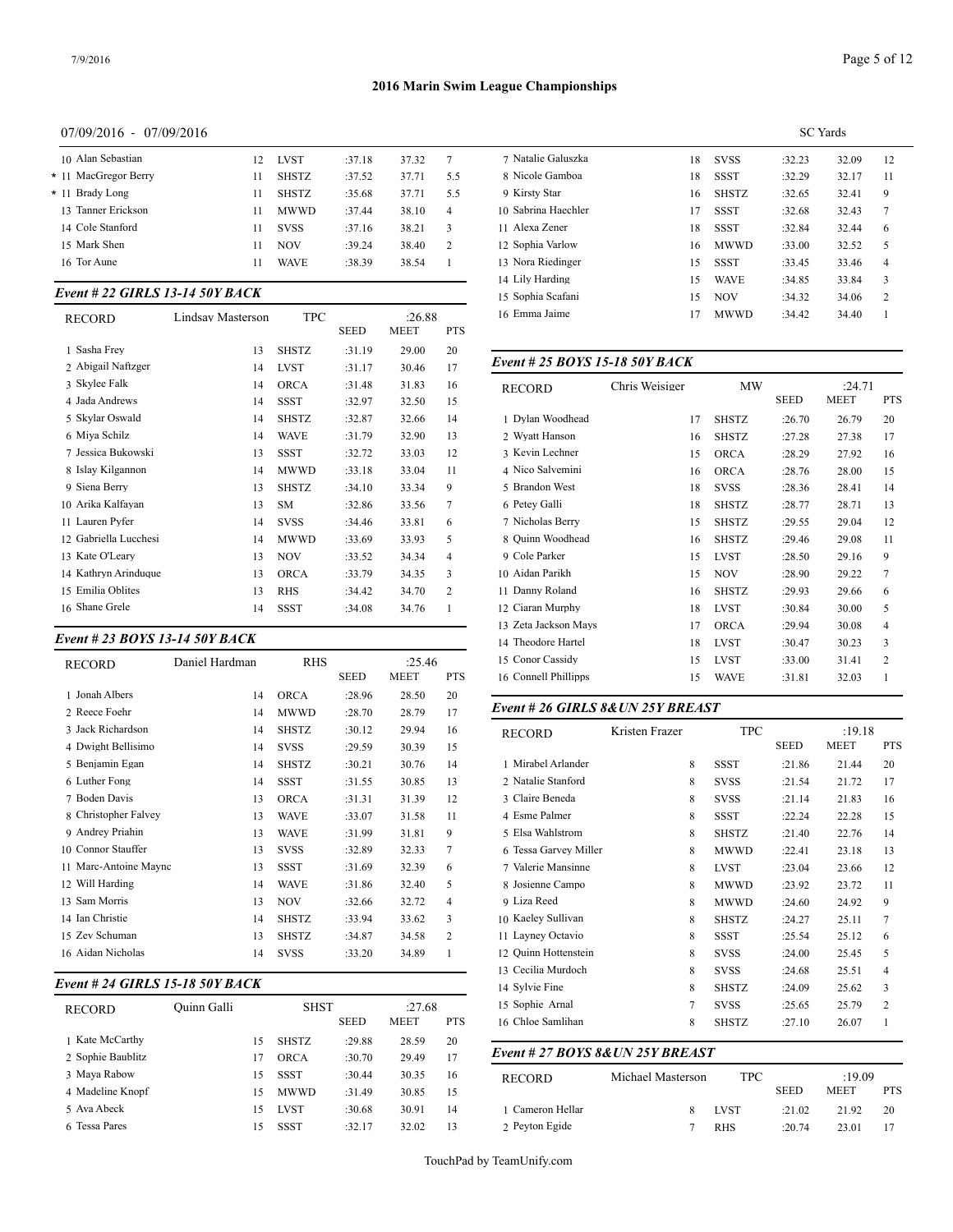# 07/09/2016 - 07/09/2016

| 3 Justin Tachiki     | 7 | <b>SHSTZ</b> | :23.57 | 23.25 | 16             |                |
|----------------------|---|--------------|--------|-------|----------------|----------------|
| 4 Sean Chamberlin    | 8 | <b>SHSTZ</b> | :24.98 | 25.33 | 15             | 1 Elizabeth C  |
| 5 Benjamin Lotosh    | 7 | <b>ORCA</b>  | :24.39 | 25.40 | 14             | 2 Holly Tarai  |
| 6 William Sigler     | 8 | <b>SHSTZ</b> | :25.03 | 25.50 | 13             | 3 Isabelle Gr  |
| 7 Declan Murphy      | 8 | SSST         | :24.92 | 25.66 | 12             | 4 Madeline F   |
| 8 Aidan Clark        | 8 | <b>MWWD</b>  | :26.94 | 25.89 | 11             | 5 Reese Dahl   |
| 9 Evan Oldham        | 8 | <b>WAVE</b>  | :25.64 | 25.96 | 9              | 6 Rosie Lucc   |
| 10 Archer Diehl      | 8 | <b>SHSTZ</b> | :27.79 | 26.02 | 7              | 7 Amira Wac    |
| 11 Nathan Greenberg  | 7 | <b>SHSTZ</b> | :26.91 | 26.31 | 6              | 8 Thalia Yam   |
| 12 Charles Hinkelman | 7 | <b>SHSTZ</b> | :26.92 | 26.36 | 5              | 9 Emma San     |
| 13 Nolan Deforrest   | 8 | <b>WAVE</b>  | :27.43 | 26.74 | $\overline{4}$ | 10 Anna Plant  |
| 14 Fisher Straube    | 8 | <b>SHSTZ</b> | :26.19 | 26.80 | 3              | 11 Jane Corny  |
| 15 Alton Bender      | 8 | <b>SHSTZ</b> | NT     | 26.87 | $\overline{c}$ | 12 Hailey Mo!  |
| 16 Luca Cirese       | 7 | <b>SHSTZ</b> | :28.24 | 27.21 | 1              | 13 Abigail Gra |
|                      |   |              |        |       |                |                |

#### *Event # 28 GIRLS 9-10 50Y BREAST*

| <b>RECORD</b>         | Halle Morris |    | <b>LVST</b>  |             | :35.37      |                | 16 Payton Juarez       |
|-----------------------|--------------|----|--------------|-------------|-------------|----------------|------------------------|
|                       |              |    |              | <b>SEED</b> | <b>MEET</b> | <b>PTS</b>     |                        |
| 1 Catherine Fahrner   |              | 10 | <b>ORCA</b>  | :39.45      | 39.77       | 20             | Event # 31 <b>BO</b> Y |
| 2 Adella Frender      |              | 10 | <b>WAVE</b>  | :39.32      | 40.30       | 17             | <b>RECORD</b>          |
| 3 Loretta Hovey       |              | 10 | <b>SHSTZ</b> | :41.39      | 40.94       | 16             |                        |
| 4 Lily Pashman        |              | 10 | <b>SVSS</b>  | :41.55      | 42.07       | 15             | 1 Kylar Flynn          |
| 5 Danielle Padillo    |              | 10 | <b>NOV</b>   | :41.81      | 42.13       | 14             | 2 Merrik Jasko         |
| 6 Skyler Barnes       |              | 10 | <b>SVSS</b>  | :42.29      | 42.27       | 13             | 3 Nicholas Lafav       |
| 7 Eleanor Octavio     |              | 10 | <b>SSST</b>  | :41.85      | 42.28       | 12             | 4 Garrett Goldbei      |
| 8 Ingrid Wahlstrom    |              | 10 | <b>SHSTZ</b> | :42.55      | 42.30       | 11             | 5 Robert Placak        |
| 9 Sylvie May          |              | 10 | <b>SSST</b>  | :42.12      | 43.90       | 9              | 6 Sam Rhinehart        |
| 10 Eleanor Hayse      |              | 10 | <b>NOV</b>   | :43.74      | 44.28       | 7              | 7 Sean Padillo         |
| Sara Jordan<br>11     |              | 9  | <b>WAVE</b>  | :45.78      | 44.48       | 6              | 8 Nate Wolford         |
| 12 Anya Frey          |              | 9  | SHSTZ        | :45.38      | 44.87       | 5              | 9 Hayden Corder        |
| 13 Claire Lawson      |              | 9  | <b>SVSS</b>  | :46.59      | 45.84       | $\overline{4}$ | 10 Dexter Watenpa      |
| 14 Gabriella Reichley |              | 9  | <b>SHSTZ</b> | :44.45      | 45.89       | 3              | 11 Jacob Dixon         |
| 15 Aoife Raitt        |              | 10 | <b>SSST</b>  | :44.28      | 45.95       | $\overline{c}$ | 12 James Gravelle      |
| 16 Isobel Samlihan    |              | 10 | <b>SHSTZ</b> | :47.32      | 45.99       | 1              | 13 Tristan Rata        |

#### *Event # 29 BOYS 9-10 50Y BREAST*

| <b>RECORD</b>                    | Zachary McIntyre | <b>NOV</b>   | <b>SEED</b> | :35.23<br><b>MEET</b> | <b>PTS</b> | 16 Leif Lacy                      | 12              | <b>SHSTZ</b> | :42.03      | 41.96       |
|----------------------------------|------------------|--------------|-------------|-----------------------|------------|-----------------------------------|-----------------|--------------|-------------|-------------|
| 1 David Finney                   | 10               | <b>LVST</b>  | :39.04      | 39.88                 | 20         | Event # 32 GIRLS 13-14 50Y BREAST |                 |              |             |             |
| 2 Garrett Pardo                  | 10               | <b>LVST</b>  | :39.45      | 40.04                 | 17         | <b>RECORD</b>                     | Nicolette Jasco | <b>ORCA</b>  |             | :31.18      |
| 3 Max Crock                      | 9                | <b>SHSTZ</b> | :42.56      | 42.36                 | 16         |                                   |                 |              | <b>SEED</b> | <b>MEET</b> |
| 4 Joseph Cook                    | 10               | <b>RHS</b>   | :43.24      | 43.12                 | 15         | 1 Laura Gravelle                  | 13              | <b>LVST</b>  | :33.73      | 33.42       |
| 5 Ayman Wachelka                 | 9                | <b>SHSTZ</b> | :43.32      | 44.74                 | 14         | 2 Olivia Juarez                   | 13              | <b>MWWD</b>  | :34.23      | 33.97       |
| 6 Jordan Lisle                   | 9                | <b>SSST</b>  | :43.28      | 44.90                 | 13         | 3 Anna Wooster                    | 14              | <b>SHSTZ</b> | :35.51      | 34.63       |
| 7 Haakon Lacy                    | 10               | <b>SHSTZ</b> | :47.78      | 46.50                 | 12         | 4 Jane McNevin                    | 13              | <b>SM</b>    | :36.21      | 35.22       |
| 8 Seth Summers                   | 10               | <b>WAVE</b>  | :47.92      | 47.15                 | 11         | 5 Erin McDaniel                   | 14              | <b>ORCA</b>  | :35.98      | 35.35       |
| 9 Michael Jarjoura               | 10               | <b>NOV</b>   | :47.89      | 47.45                 | 9          | 6 Shannon Watridge                | 13              | <b>SSST</b>  | :36.02      | 35.42       |
| 10 Vaughn Miguel                 | 9                | <b>RHS</b>   | :48.20      | 47.46                 | 7          | 7 Siena Berry                     | 13              | <b>SHSTZ</b> | :38.01      | 36.62       |
| 11 Colin Bender                  | 9                | <b>MWWD</b>  | :46.15      | 47.65                 | 6          | 8 Abby Moll                       | 13              | <b>SSST</b>  | :36.49      | 36.78       |
| 12 Alec Chu                      | 9                | <b>NOV</b>   | :48.07      | 48.16                 | 5          | 9 Gabriella Lucchesi              | 14              | <b>MWWD</b>  | :36.81      | 37.11       |
| 13 Leo Manwaring-Mueller         | 10               | <b>MWWD</b>  | :47.57      | 48.67                 | 4          | 10 Lucy Goldman                   | 13              | <b>SM</b>    | :37.66      | 37.28       |
| * 14 Alex Olesky                 | 9                | <b>SSST</b>  | :43.55      | 48.72                 | 2.5        | 11 Rachel Jordan                  | 13              | <b>WAVE</b>  | :37.85      | 37.70       |
| * 14 Tudor Quinn                 | 10               | <b>WAVE</b>  | :46.55      | 48.72                 | 2.5        | 12 Sidney Stalie                  | 14              | <b>NOV</b>   | :37.70      | 38.81       |
| 16 Charles Harges                | 10               | <b>SHSTZ</b> | :50.40      | 49.13                 |            | 13 Kyla Seeley                    | 13              | <b>SHSTZ</b> | :38.60      | 39.66       |
|                                  |                  |              |             |                       |            | 14 Ryann Lucchesi                 | 13              | <b>MWWD</b>  | :38.04      | 40.01       |
| Event #30 GIRLS 11-12 50Y BREAST |                  |              |             |                       |            | 15 Natalie Hallatt                | 14              | <b>NOV</b>   | :39.49      | 40.05       |

# RECORD Halle Morris LVST :31.51

|                              |    |              |             | <b>SC</b> Yards |                |
|------------------------------|----|--------------|-------------|-----------------|----------------|
|                              |    |              | <b>SEED</b> | <b>MEET</b>     | <b>PTS</b>     |
| 1 Elizabeth Chatard          | 12 | <b>SHSTZ</b> | :31.97      | 32.98           | 20             |
| 2 Holly Tarantino            | 11 | <b>SHSTZ</b> | :34.54      | 33.30           | 17             |
| 3 Isabelle Grace             | 12 | <b>SVSS</b>  | :33.63      | 34.27           | 16             |
| 4 Madeline Folkers           | 12 | <b>SHSTZ</b> | :34.73      | 34.75           | 15             |
| 5 Reese Dahlgren             | 12 | <b>SSST</b>  | :36.76      | 35.67           | 14             |
| 6 Rosie Lucchesi             | 11 | <b>MWWD</b>  | :36.15      | 35.70           | 13             |
| 7 Amira Wachelka             | 11 | <b>SHSTZ</b> | :36.28      | 35.97           | 12             |
| 8 Thalia Yamini              | 11 | <b>ORCA</b>  | :36.02      | 36.97           | 11             |
| 9 Emma Sampson               | 12 | <b>SHSTZ</b> | :37.00      | 37.17           | 9              |
| 10 Anna Plante               | 12 | <b>SSST</b>  | :37.59      | 37.26           | $\overline{7}$ |
| 11 Jane Cornwell             | 11 | <b>SHSTZ</b> | :38.06      | 38.94           | 6              |
| 12 Hailey Moll               | 11 | <b>SSST</b>  | :38.78      | 38.97           | 5              |
| 13 Abigail Grace             | 11 | <b>SVSS</b>  | :39.62      | 39.12           | 4              |
| 14 Isabella Uhlhorn-Thornton | 11 | <b>SSST</b>  | :38.20      | 39.35           | 3              |
| 15 Courtney Mar              | 12 | <b>SHSTZ</b> | :39.88      | 39.80           | 2              |
| 16 Payton Juarez             | 12 | MWWD         | :39.33      | 40.18           | 1              |
|                              |    |              |             |                 |                |

# *Event # 31 BOYS 11-12 50Y BREAST*

| RECORD               | Nathan Luis |    | <b>RHS</b>   |             | :31.20      |                |
|----------------------|-------------|----|--------------|-------------|-------------|----------------|
|                      |             |    |              | <b>SEED</b> | <b>MEET</b> | <b>PTS</b>     |
| 1 Kylar Flynn        |             | 12 | <b>LVST</b>  | :33.79      | 33.05       | 20             |
| 2 Merrik Jasko       |             | 11 | <b>ORCA</b>  | :36.17      | 34.47       | 17             |
| 3 Nicholas Lafave    |             | 12 | <b>SHSTZ</b> | :37.70      | 37.32       | 16             |
| 4 Garrett Goldberg   |             | 11 | <b>ORCA</b>  | :38.78      | 37.34       | 15             |
| 5 Robert Placak      |             | 12 | <b>SSST</b>  | :39.02      | 38.05       | 14             |
| 6 Sam Rhinehart      |             | 12 | NOV          | :37.05      | 38.13       | 13             |
| 7 Sean Padillo       |             | 12 | <b>NOV</b>   | :37.36      | 38.16       | 12             |
| 8 Nate Wolford       |             | 12 | <b>SHSTZ</b> | :40.33      | 38.80       | 11             |
| 9 Hayden Cordero     |             | 11 | <b>RHS</b>   | :37.91      | 39.01       | 9              |
| 10 Dexter Watenpaugh |             | 12 | <b>SSST</b>  | :38.23      | 39.04       | 7              |
| 11 Jacob Dixon       |             | 12 | <b>SHSTZ</b> | :39.36      | 39.16       | 6              |
| 12 James Gravelle    |             | 11 | <b>LVST</b>  | :40.65      | 40.59       | 5              |
| 13 Tristan Rata      |             | 12 | <b>SSST</b>  | :40.97      | 41.51       | $\overline{4}$ |
| 14 Jeremy Tachiki    |             | 11 | <b>SHSTZ</b> | :43.30      | 41.63       | 3              |
| 15 Andrew Brouwer    |             | 11 | <b>SHSTZ</b> | :40.26      | 41.91       | $\overline{c}$ |
| 16 Leif Lacy         |             | 12 | <b>SHSTZ</b> | :42.03      | 41.96       | 1              |
|                      |             |    |              |             |             |                |

| RECORD               | Nicolette Jasco | <b>ORCA</b>  |        | :31.18 |            |
|----------------------|-----------------|--------------|--------|--------|------------|
|                      |                 |              | SEED   | MEET   | <b>PTS</b> |
| 1 Laura Gravelle     | 13              | <b>LVST</b>  | :33.73 | 33.42  | 20         |
| 2 Olivia Juarez      | 13              | MWWD         | :34.23 | 33.97  | 17         |
| 3 Anna Wooster       | 14              | <b>SHSTZ</b> | :35.51 | 34.63  | 16         |
| 4 Jane McNevin       | 13              | <b>SM</b>    | :36.21 | 35.22  | 15         |
| 5 Erin McDaniel      | 14              | <b>ORCA</b>  | :35.98 | 35.35  | 14         |
| 6 Shannon Watridge   | 13              | <b>SSST</b>  | :36.02 | 35.42  | 13         |
| 7 Siena Berry        | 13              | <b>SHSTZ</b> | :38.01 | 36.62  | 12         |
| 8 Abby Moll          | 13              | <b>SSST</b>  | :36.49 | 36.78  | 11         |
| 9 Gabriella Lucchesi | 14              | MWWD         | :36.81 | 37.11  | 9          |
| 10 Lucy Goldman      | 13              | <b>SM</b>    | :37.66 | 37.28  | 7          |
| 11 Rachel Jordan     | 13              | <b>WAVE</b>  | :37.85 | 37.70  | 6          |
| 12 Sidney Stalie     | 14              | <b>NOV</b>   | :37.70 | 38.81  | 5          |
| 13 Kyla Seeley       | 13              | <b>SHSTZ</b> | :38.60 | 39.66  | 4          |
| 14 Ryann Lucchesi    | 13              | MWWD         | :38.04 | 40.01  | 3          |
| 15 Natalie Hallatt   | 14              | <b>NOV</b>   | :39.49 | 40.05  | 2          |
| 16 Natalie Dickens   | 14              | <b>ORCA</b>  | :39.89 | 40.39  | 1          |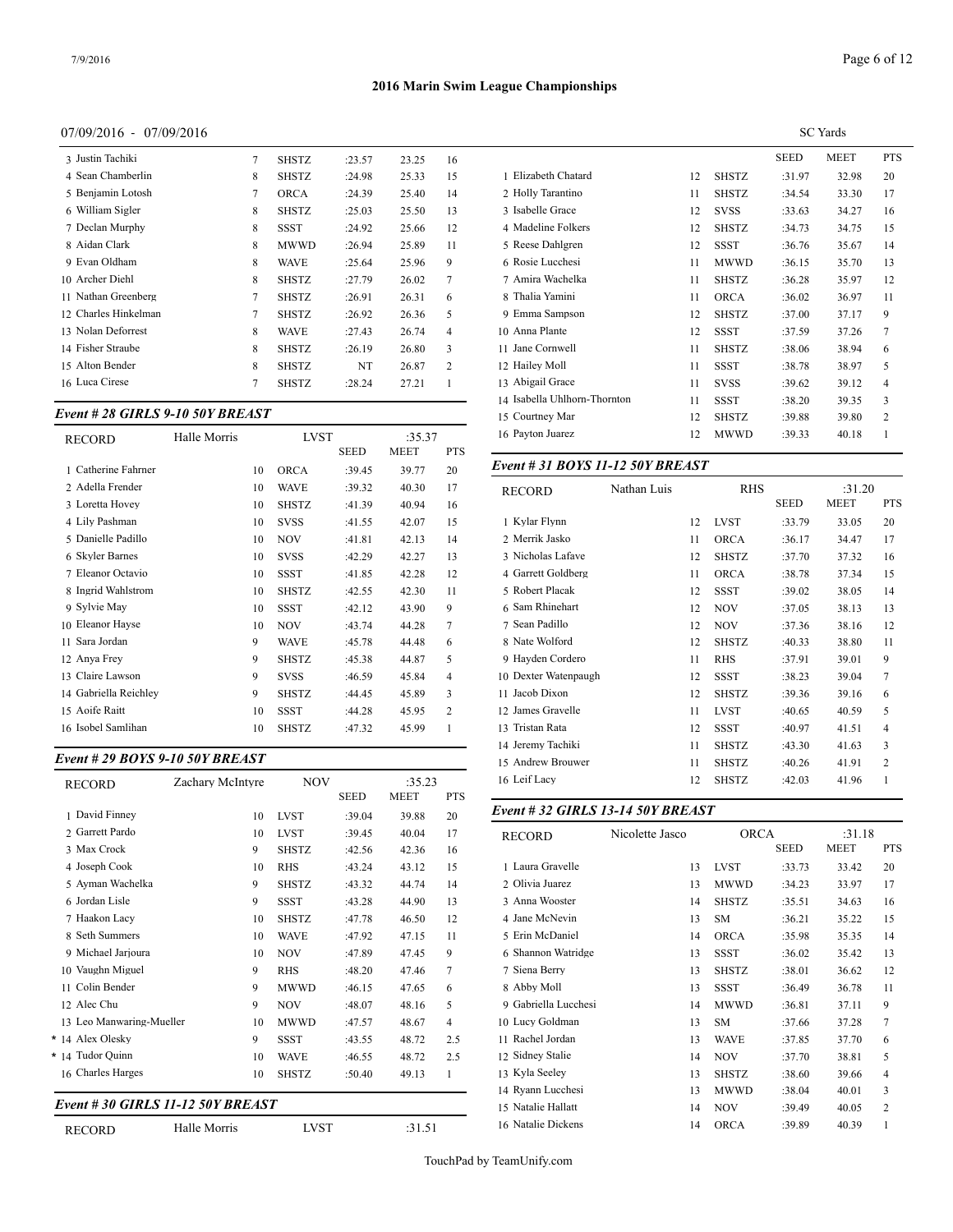# 07/09/2016 - 07/09/2016

| Event #33 BOYS 13-14 50Y BREAST | 14 INAIL OCHREIL<br>15 Cole Porter |              |             |             |                |                    |
|---------------------------------|------------------------------------|--------------|-------------|-------------|----------------|--------------------|
| RECORD                          | Mike Anderson                      | SHST         |             | :28.74      |                | 16 Oliver White    |
|                                 |                                    |              | <b>SEED</b> | <b>MEET</b> | <b>PTS</b>     |                    |
| 1 Ray Holmberg                  | 14                                 | <b>SHSTZ</b> | :30.98      | 30.22       | 20             | Event # 36 GIR     |
| 2 Noah Erikson                  | 13                                 | <b>SSST</b>  | :32.30      | 30.72       | 17             | <b>RECORD</b>      |
| 3 Mason Barnes                  | 14                                 | <b>SHSTZ</b> | :32.31      | 32.40       | 16             |                    |
| 4 Henry Cosentino               | 14                                 | <b>SHSTZ</b> | :33.07      | 32.88       | 15             | 1 Sanne Kostecki   |
| 5 Christopher Falvey            | 13                                 | <b>WAVE</b>  | :33.66      | 32.94       | 14             | 2 Nadya Wachelk    |
| 6 Isaiah Williams               | 13                                 | <b>SHSTZ</b> | :34.07      | 33.03       | 13             | 3 Lily Damsen      |
| 7 Gavin Dow                     | 14                                 | <b>SHSTZ</b> | :35.03      | 33.66       | 12             | 4 Beatrice Hayse   |
| 8 Warren Brouwer                | 14                                 | <b>SHSTZ</b> | :34.58      | 34.49       | 11             | 5 Margeaux Davi    |
| 9 James Chase                   | 13                                 | <b>WAVE</b>  | :35.15      | 35.01       | 9              | 6 Talia Hadar      |
| 10 Aidan Nicholas               | 14                                 | <b>SVSS</b>  | :34.68      | 35.22       | 7              | 7 Alina Noyes      |
| 11 Gregory Finn                 | 13                                 | <b>SHSTZ</b> | :36.37      | 35.65       | 6              | 8 Allyson Hernar   |
| 12 Connor Simon                 | 13                                 | <b>MWWD</b>  | :36.78      | 36.72       | 5              | 9 Lauren Reagan    |
| Sam Morris<br>13                | 13                                 | <b>NOV</b>   | :36.07      | 36.76       | $\overline{4}$ | 10 Haley Brown     |
| 14 Miles Crock                  | 13                                 | <b>SHSTZ</b> | :38.19      | 37.26       | 3              | 11 Natalie Stanfor |
| Jack Wyatt<br>15                | 14                                 | <b>SHSTZ</b> | :37.92      | 37.38       | $\overline{c}$ | 12 Paige Murphy    |
| Walker Burdick<br>16            | 13                                 | <b>SM</b>    | :37.74      | 37.46       | 1              | 13 Makayla Boyse   |
|                                 |                                    |              |             |             |                |                    |

# *Event # 34 GIRLS 15-18 50Y BREAST*

| <b>RECORD</b>      | Lori Dang | <b>SM</b> |              | :31.75      |             | 16 Brittney Blair | 7                                        | <b>ORCA</b>   | :22.34       | 21          |            |
|--------------------|-----------|-----------|--------------|-------------|-------------|-------------------|------------------------------------------|---------------|--------------|-------------|------------|
|                    |           |           |              | <b>SEED</b> | <b>MEET</b> | <b>PTS</b>        |                                          |               |              |             |            |
| 1 Nicolette Jasko  |           | 15        | <b>ORCA</b>  | :31.52      | 31.29       | $*20$             |                                          |               |              |             |            |
| 2 Alexa Zener      |           | 18        | <b>SSST</b>  | :33.01      | 32.05       | 17                | <i>Event # 37 BOYS 8&amp; UN 25Y FLY</i> |               |              |             |            |
| 3 Taylor Boyle     |           | 16        | <b>MWWD</b>  | :33.02      | 33.24       | 16                | <b>RECORD</b>                            | Dash Rothberg | <b>RRCM</b>  |             |            |
| 4 Sasha Urban      |           | 15        | <b>NOV</b>   | :33.96      | 34.17       | 15                |                                          |               |              | <b>SEED</b> | <b>MEI</b> |
| 5 Greta Stout      |           | 15        | <b>SHSTZ</b> | NT          | 34.75       | 14                | 1 Nolan Anderson                         | 8             | <b>SHSTZ</b> | :16.88      | 17         |
| 6 Kate Freda       |           | 16        | <b>SVSS</b>  | :35.52      | 36.41       | 13                | 2 Tucker Kurth                           | 8             | <b>LVST</b>  | :18.07      | 18         |
| 7 Nora Riedinger   |           | 15        | <b>SSST</b>  | :35.95      | 36.47       | 12                | 3 Andrew Chong                           | 8             | <b>ORCA</b>  | :18.66      | 18         |
| 8 Kate Masterson   |           | 15        | <b>WAVE</b>  | :37.23      | 36.77       | 11                | 4 Rhys Garroway Myers                    | 8             | <b>MWWD</b>  | :20.45      | 19         |
| 9 Caitlin Gregory  |           | 17        | <b>SHSTZ</b> | :37.36      | 36.79       | 9                 | 5 Cayden Yock                            | 8             | <b>MWWD</b>  | :19.97      | 19         |
| 10 Morgan McDaniel |           | 16        | <b>ORCA</b>  | :37.81      | 37.19       |                   | 6 Brodie Ross                            | 7             | <b>ORCA</b>  | :22.82      | 20         |
| 11 Sophia Varlow   |           | 16        | <b>MWWD</b>  | :37.31      | 37.39       | 6                 | 7 Reed Hanna                             | 8             | <b>SVSS</b>  | :19.63      | 20         |
| 12 Tess O'Brien    |           | 18        | <b>RHS</b>   | :40.03      | 40.22       | 5                 | 8 Jackson Wright                         | 8             | <b>ORCA</b>  | :21.97      | 21         |
| 13 Sammy Stilson   |           | 17        | <b>LVST</b>  | :40.26      | 40.30       | 4                 | 9 Kai Makino                             | 8             | <b>SHSTZ</b> | :18.88      | 21         |
| 14 Kellie Lawler   |           | 16        | <b>WAVE</b>  | :39.42      | 40.34       | 3                 | 10 Patrick Quill                         | 7             | <b>SSST</b>  | :25.74      | 26         |
| 15 Lauren Thorp    |           | 15        | <b>SM</b>    | :40.92      | 40.67       | 2                 | 11 Dominic Puccinelli                    | 8             | <b>WAVE</b>  | :26.40      | 26         |
| 16 Emma Cantor     |           | 18        | <b>RHS</b>   | :39.76      | 40.78       |                   | 12 Kylan Kime                            |               | <b>WAVE</b>  | :27.23      | 27         |

#### *Event # 35 BOYS 15-18 50Y BREAST*

| <b>RECORD</b>           | Mickey Gorek |    | <b>TPC</b>   |             | :27.56      |            | 15 Sebastian Pezzullo         |             |    | <b>ORCA</b>  | :29.20      |    |
|-------------------------|--------------|----|--------------|-------------|-------------|------------|-------------------------------|-------------|----|--------------|-------------|----|
|                         |              |    |              | <b>SEED</b> | <b>MEET</b> | <b>PTS</b> | 16 Emerson Henry              |             | 8  | <b>MWWD</b>  | :30.27      |    |
| 1 Edan Flynn            |              | 18 | <b>LVST</b>  | :28.32      | 27.72       | 20         |                               |             |    |              |             |    |
| 2. Nathan Peacock       |              | 18 | <b>ORCA</b>  | :27.74      | 27.90       | 17         | Event # 38 GIRLS 9-10 50Y FLY |             |    |              |             |    |
| 3 Keenan Anderson       |              | 17 | <b>SHSTZ</b> | :29.22      | 28.94       | 16         | <b>RECORD</b>                 | Reese Burns |    | <b>SVSS</b>  |             |    |
| 4 Stefan Venne          |              | 15 | <b>SHSTZ</b> | :30.47      | 29.36       | 15         |                               |             |    |              | <b>SEED</b> | MF |
| 5 Max Manwaring-Mueller |              | 15 | <b>MWWD</b>  | :29.00      | 29.39       | 14         | 1 Caitlin Ouill               |             | 10 | <b>SSST</b>  | :33.25      |    |
| 6 Spencer Hanson        |              | 16 | <b>SHSTZ</b> | :30.30      | 29.63       | 13         | 2 Kate Deforrest              |             | 10 | <b>WAVE</b>  | :33.68      |    |
| 7 Maxwell Harrod        |              | 16 | <b>ORCA</b>  | :29.12      | 29.65       | 12         | 3 Maeve McAuley               |             | 10 | <b>SSST</b>  | :35.57      |    |
| 8 Brandon West          |              | 18 | <b>SVSS</b>  | :30.47      | 30.00       | 11         | 4 Loretta Hovey               |             | 10 | <b>SHSTZ</b> | :36.16      |    |
| 9 Nico Salvemini        |              | 16 | <b>ORCA</b>  | :32.97      | 30.77       | 9          | 5 Skyler Barnes               |             | 10 | <b>SVSS</b>  | :36.45      |    |
| 10 Riley Stray          |              | 17 | <b>SVSS</b>  | :29.76      | 31.48       |            | 6 Addison Everage             |             | 9  | <b>SSST</b>  | :36.64      |    |
| 11 Wes Porter           |              | 15 | <b>SVSS</b>  | :32.99      | 32.36       | 6          | 7 Iris Abeck                  |             | 9  | <b>LVST</b>  | :37.89      |    |
| 12 Conor Cassidy        |              | 15 | <b>LVST</b>  | :34.22      | 33.57       | 5          | 8 Anna Palfy                  |             | 10 | <b>ORCA</b>  | :34.45      |    |
| 13 Zachary Jagoda       |              | 18 | <b>NOV</b>   | :34.26      | 34.39       | 4          | 9 Sara Jordan                 |             | 9  | <b>WAVE</b>  | :41.50      |    |

|                 | SC Yards |              |        |       |               |  |  |  |
|-----------------|----------|--------------|--------|-------|---------------|--|--|--|
| 14 Nate Gelbach | 17       | SVSS         | :34.00 | 34.97 | $\mathcal{R}$ |  |  |  |
| 15 Cole Porter  |          | 18 SVSS      | :34.46 | 35.00 | 2             |  |  |  |
| 16 Oliver White | 15       | <b>SHSTZ</b> | :36.06 | 35.29 |               |  |  |  |

#### *Event # 36 GIRLS 8&UN 25Y FLY*

| <b>RECORD</b>       | Lindsay Masterson | <b>TPC</b>   |        | :15.77 |                |
|---------------------|-------------------|--------------|--------|--------|----------------|
|                     |                   |              | SEED   | MEET   | <b>PTS</b>     |
| 1 Sanne Kostecki    | 8                 | <b>SHSTZ</b> | :16.20 | 17.05  | 20             |
| 2 Nadya Wachelka    | 8                 | <b>SHSTZ</b> | :15.97 | 17.40  | 17             |
| 3 Lily Damsen       | 8                 | <b>SVSS</b>  | :16.71 | 17.88  | 16             |
| 4 Beatrice Hayse    | 8                 | <b>NOV</b>   | :18.63 | 17.91  | 15             |
| 5 Margeaux Davis    | 8                 | <b>SSST</b>  | :17.43 | 18.20  | 14             |
| 6 Talia Hadar       | 8                 | <b>ORCA</b>  | :17.73 | 18.67  | 13             |
| 7 Alina Noyes       | 8                 | <b>MWWD</b>  | :19.31 | 19.62  | 12             |
| 8 Allyson Hernandez | 8                 | <b>NOV</b>   | :18.57 | 19.65  | 11             |
| 9 Lauren Reagan     | 7                 | <b>SHSTZ</b> | :19.79 | 19.94  | 9              |
| 10 Haley Brown      | 8                 | <b>LVST</b>  | :20.32 | 19.99  | $\tau$         |
| 11 Natalie Stanford | 8                 | <b>SVSS</b>  | :19.63 | 20.47  | 6              |
| 12 Paige Murphy     | 8                 | <b>SHSTZ</b> | :20.12 | 20.49  | 5              |
| 13 Makayla Boysen   | 8                 | <b>ORCA</b>  | :19.44 | 20.59  | $\overline{4}$ |
| * 14 Elsa Wahlstrom | 8                 | <b>SHSTZ</b> | :19.70 | 21.08  | 2.5            |
| * 14 Layney Octavio | 8                 | <b>SSST</b>  | :20.66 | 21.08  | 2.5            |
| 16 Brittney Blair   | 7                 | <b>ORCA</b>  | :22.34 | 21.50  | 1              |
|                     |                   |              |        |        |                |

| <b>RECORD</b>         | Dash Rothberg | <b>RRCM</b>  |             | :15.07      |                |
|-----------------------|---------------|--------------|-------------|-------------|----------------|
|                       |               |              | <b>SEED</b> | <b>MEET</b> | <b>PTS</b>     |
| 1 Nolan Anderson      | 8             | <b>SHSTZ</b> | :16.88      | 17.02       | 20             |
| 2 Tucker Kurth        | 8             | <b>LVST</b>  | :18.07      | 18.60       | 17             |
| 3 Andrew Chong        | 8             | <b>ORCA</b>  | :18.66      | 18.70       | 16             |
| 4 Rhys Garroway Myers | 8             | <b>MWWD</b>  | :20.45      | 19.21       | 15             |
| 5 Cayden Yock         | 8             | <b>MWWD</b>  | :19.97      | 19.47       | 14             |
| 6 Brodie Ross         | 7             | <b>ORCA</b>  | :22.82      | 20.05       | 13             |
| 7 Reed Hanna          | 8             | <b>SVSS</b>  | :19.63      | 20.60       | 12             |
| 8 Jackson Wright      | 8             | <b>ORCA</b>  | :21.97      | 21.02       | 11             |
| 9 Kai Makino          | 8             | <b>SHSTZ</b> | :18.88      | 21.53       | 9              |
| 10 Patrick Quill      | 7             | <b>SSST</b>  | :25.74      | 26.09       | $\overline{7}$ |
| 11 Dominic Puccinelli | 8             | <b>WAVE</b>  | :26.40      | 26.31       | 6              |
| 12 Kylan Kime         | 7             | <b>WAVE</b>  | :27.23      | 27.15       | 5              |
| 13 Charlie Malone     | 8             | <b>NOV</b>   | :26.75      | 27.57       | $\overline{4}$ |
| 14 Joseph Parente     | 7             | <b>SHSTZ</b> | :34.38      | 28.16       | 3              |
| 15 Sebastian Pezzullo | 8             | <b>ORCA</b>  | :29.20      | 28.28       | $\overline{c}$ |
| 16 Emerson Henry      | 8             | MWWD         | :30.27      | 28.30       | 1              |
|                       |               |              |             |             |                |

| <b>RECORD</b>     | Reese Burns |    | <b>SVSS</b>  |             | :29.32      |            |  |
|-------------------|-------------|----|--------------|-------------|-------------|------------|--|
|                   |             |    |              | <b>SEED</b> | <b>MEET</b> | <b>PTS</b> |  |
| 1 Caitlin Ouill   |             | 10 | <b>SSST</b>  | :33.25      | 33.48       | 20         |  |
| 2 Kate Deforrest  |             | 10 | <b>WAVE</b>  | :33.68      | 33.82       | 17         |  |
| 3 Maeve McAulev   |             | 10 | <b>SSST</b>  | :35.57      | 36.03       | 16         |  |
| 4 Loretta Hovey   |             | 10 | <b>SHSTZ</b> | :36.16      | 36.64       | 15         |  |
| 5 Skyler Barnes   |             | 10 | <b>SVSS</b>  | :36.45      | 36.66       | 14         |  |
| 6 Addison Everage |             | 9  | <b>SSST</b>  | :36.64      | 36.94       | 13         |  |
| 7 Iris Abeck      |             | 9  | <b>LVST</b>  | :37.89      | 37.02       | 12         |  |
| 8 Anna Palfy      |             | 10 | <b>ORCA</b>  | :34.45      | 37.29       | 11         |  |
| 9 Sara Jordan     |             | 9  | <b>WAVE</b>  | :41.50      | 37.31       | 9          |  |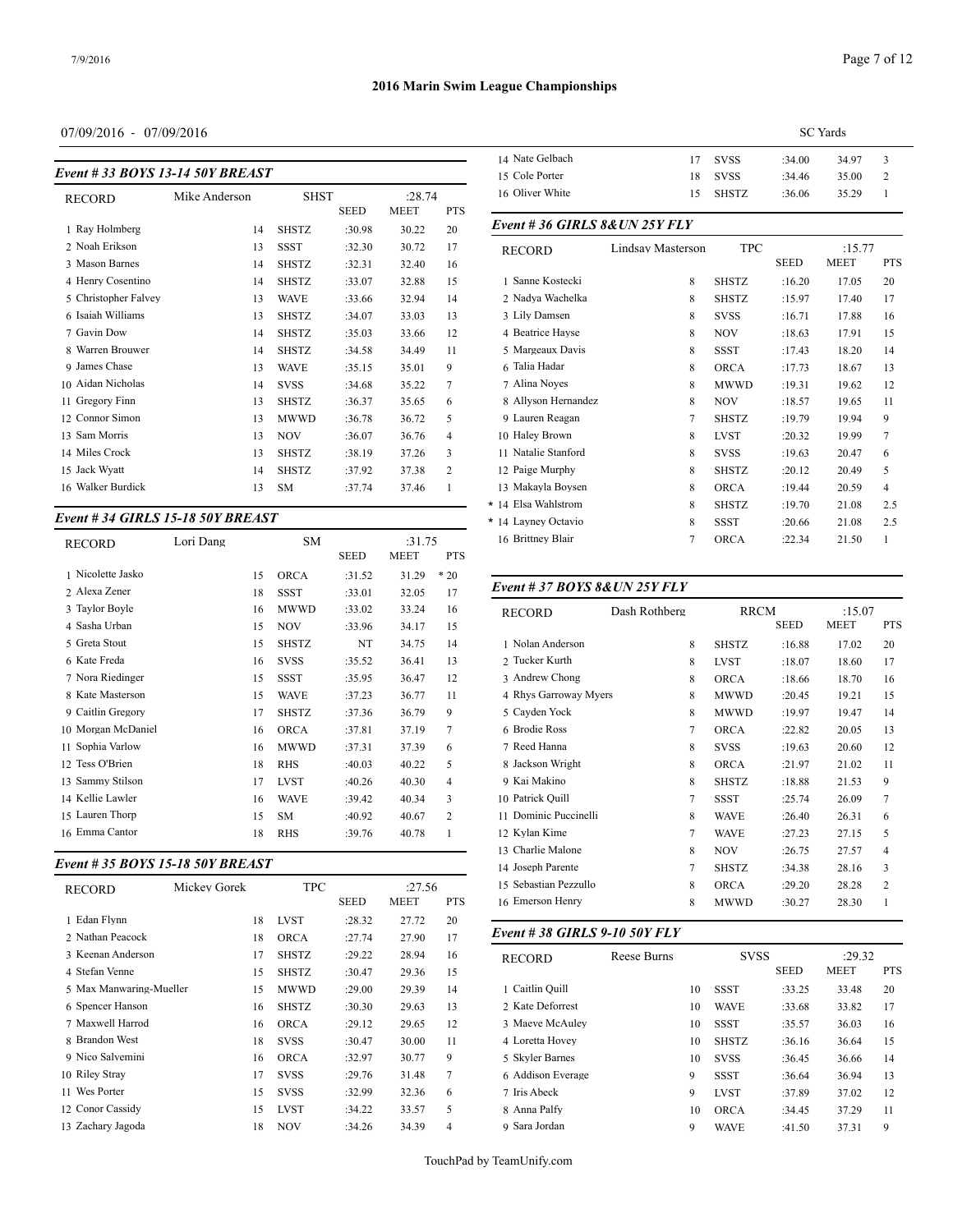#### 07/09/2016 - 07/09/2016

| 10 Emerald Lin      | 10 | <b>MWWD</b>  | :39.36 | 37.82 | 7              | 7 Ti Bernha   |
|---------------------|----|--------------|--------|-------|----------------|---------------|
| 11 Ingrid Wahlstrom | 10 | <b>SHSTZ</b> | :38.42 | 39.19 | 6              | 8 Brady Los   |
| 12 Amelia Hughes    | 10 | <b>RHS</b>   | :36.12 | 39.27 | 5              | 9 George Sl   |
| 13 Dakota Smith     | 10 | <b>MWWD</b>  | :40.86 | 40.06 | $\overline{4}$ | 10 Cole Stan  |
| 14 Emily Erickson   | 9  | <b>MWWD</b>  | :43.19 | 40.61 | 3              | 11 Byron Fir  |
| 15 Sylvie May       | 10 | SSST         | :39.55 | 40.69 | 2              | 12 Tristan Ra |
| 16 Kelsey Riemer    | 10 | <b>SHSTZ</b> | :37.98 | 41.47 |                | 13 Alan Seba  |
|                     |    |              |        |       |                |               |

# *Event # 39 BOYS 9-10 50Y FLY*

| <b>RECORD</b>        | Ethan Lewczyk | <b>SVST</b>  |             | :29.28      |            | 16 Luke Stickley  |
|----------------------|---------------|--------------|-------------|-------------|------------|-------------------|
|                      |               |              | <b>SEED</b> | <b>MEET</b> | <b>PTS</b> |                   |
| 1 Andre Ignoffo      | 10            | <b>ORCA</b>  | :29.28      | 28.95       | $*20$      | Event #42 GIR     |
| 2 Cameron Aryanpour  | 10            | <b>SSST</b>  | :30.10      | 30.54       | 17         | <b>RECORD</b>     |
| 3 Andrew Sternfels   | 9             | <b>SVSS</b>  | :33.47      | 33.12       | 16         |                   |
| 4 Sean Madden        | 10            | <b>MWWD</b>  | :36.04      | 36.18       | 15         | 1 Abigail Naftzge |
| 5 Max Crock          | 9             | <b>SHSTZ</b> | :38.12      | 37.10       | 14         | 2 Sasha Frey      |
| 6 Nicholas Arinduque | 9             | <b>ORCA</b>  | :38.22      | 37.19       | 13         | 3 Bella Moynihai  |
| 7 Rodrigo Diaz       | 10            | <b>WAVE</b>  | :38.76      | 38.54       | 12         | 4 Ava Scafani     |
| 8 David Finney       | 10            | <b>LVST</b>  | :38.04      | 39.56       | 11         | 5 Jada Andrews    |
| 9 Jacob Shunk        | 10            | <b>WAVE</b>  | :39.99      | 39.92       | 9          | 6 Jessica Bukows  |
| 10 Abraham Hannah    | 10            | <b>SM</b>    | :40.16      | 41.41       | 7          | 7 Kate O'Leary    |
| Whitman Flake<br>11  | 9             | <b>SHSTZ</b> | :41.58      | 42.15       | 6          | 8 Skylar Oswald   |
| 12 Sebastian Vaughan | 10            | <b>SVSS</b>  | :42.14      | 42.97       | 5          | 9 Islay Kilgannor |
| 13 Hayden Long       | 9             | <b>SHSTZ</b> | :44.77      | 46.74       | 4          | 10 Francesca Moy  |
| 14 Ezra Portillo     | 10            | <b>NOV</b>   | :46.87      | 49.11       | 3          | 11 Sophia Brooks  |
| 15 Drew Phizackerley | 10            | <b>SM</b>    | :52.43      | 49.23       | 2          | 12 Maya McAuley   |
| 16 Ruben Roth        | 9             | <b>SM</b>    | :44.79      | 50.07       | 1          | 13 Lucy Knopf     |

### *Event # 40 GIRLS 11-12 50Y FLY*

| <b>RECORD</b>          | Reese Burns |    | <b>SVSS</b>  |             | :26.90      |                | 16 Erin McDaniel      |
|------------------------|-------------|----|--------------|-------------|-------------|----------------|-----------------------|
|                        |             |    |              | <b>SEED</b> | <b>MEET</b> | <b>PTS</b>     |                       |
| 1 Catherine Watrous    |             | 12 | <b>SSST</b>  | :29.18      | 28.73       | 20             | <i>Event # 43 BOY</i> |
| 2 Holly Tarantino      |             | 11 | <b>SHSTZ</b> | :29.90      | 29.53       | 17             | <b>RECORD</b>         |
| 3 Kaley McIntyre       |             | 12 | <b>NOV</b>   | :29.63      | 29.57       | 16             |                       |
| 4 Reese Dahlgren       |             | 12 | <b>SSST</b>  | :29.76      | 30.03       | 15             | 1 Ray Holmberg        |
| 5 Nicole Chong         |             | 11 | <b>ORCA</b>  | :30.16      | 30.47       | 14             | 2 Jonah Albers        |
| 6 Olivia Hoover        |             | 12 | <b>ORCA</b>  | :31.87      | 31.12       | 13             | 3 Noah Erikson        |
| 7 Emma Sampson         |             | 12 | <b>SHSTZ</b> | :30.82      | 31.22       | 12             | 4 Gavin Dow           |
| 8 Laura Figone         |             | 12 | <b>RHS</b>   | :31.48      | 31.31       | 11             | 5 Mason Barnes        |
| 9 Maeve O'Brien        |             | 11 | <b>RHS</b>   | :31.10      | 31.67       | 9              | 6 Vladimir Priahi     |
| 10 Olivia Jarvie       |             | 11 | <b>SVSS</b>  | :32.54      | 31.76       | 7              | 7 Boden Davis         |
| 11 Claire Zimmerman    |             | 12 | <b>SM</b>    | :31.83      | 32.46       | 6              | 8 Andrey Priahin      |
| 12 Ruby Wolfers        |             | 12 | <b>WAVE</b>  | :34.36      | 33.43       | 5              | 9 Holden Cooper       |
| 13 Kira Rodriguez      |             | 11 | <b>ORCA</b>  | :33.15      | 33.51       | $\overline{4}$ | 10 Henry Cosentin     |
| 14 Gianna Ross         |             | 12 | <b>ORCA</b>  | :31.62      | 33.61       | 3              | 11 Powell Nielsen     |
| 15 Cameron Jane Taylor |             | 12 | <b>LVST</b>  | :34.04      | 33.69       | 2              | 12 Marc-Antoine l     |
| 16 Malia Davis         |             | 12 | <b>ORCA</b>  | :35.41      | 33.74       | 1              | 13 Cade Smith         |
|                        |             |    |              |             |             |                |                       |

# *Event # 41 BOYS 11-12 50Y FLY*

| <b>RECORD</b>     | Daniel Hardman | <b>RHS</b>   |             |             | :26.72     | 16 Walker Burdick |  |
|-------------------|----------------|--------------|-------------|-------------|------------|-------------------|--|
|                   |                |              | <b>SEED</b> | <b>MEET</b> | <b>PTS</b> |                   |  |
| 1 Donovan Duro    | 12             | <b>SHSTZ</b> | :27.66      | 27.44       | 20         | Event #44 GIR     |  |
| 2 Daniel Hadar    | 11             | <b>ORCA</b>  | :30.63      | 29.73       | 17         | <b>RECORD</b>     |  |
| 3 Micah Sher      | 11             | <b>SHSTZ</b> | :30.78      | 30.96       | 16         |                   |  |
| 4 Caleb Luis      | 12             | <b>RHS</b>   | :31.31      | 31.51       | 15         | 1 Nicolette Jasko |  |
| 5 Jackson Stewart | 11             | <b>SSST</b>  | :32.10      | 32.72       | 14         | 2 Kate McCarthy   |  |
| 6 Ty Anders Fong  | 12             | SSST         | :33.78      | 32.99       | 13         | 3 Sophie Baublitz |  |

| <b>SC</b> Yards |              |        |       |                |  |  |
|-----------------|--------------|--------|-------|----------------|--|--|
| 12              | <b>LVST</b>  | :34.53 | 33.85 | 12             |  |  |
| 11              | <b>SHSTZ</b> | :34.06 | 34.47 | 11             |  |  |
| 12              | <b>SHSTZ</b> | :34.97 | 35.42 | 9              |  |  |
| 11              | <b>SVSS</b>  | :34.15 | 35.79 | 7              |  |  |
| 12              | <b>LVST</b>  | :35.63 | 37.09 | 6              |  |  |
| 12              | <b>SSST</b>  | :38.11 | 37.30 | 5              |  |  |
| 12              | <b>LVST</b>  | :38.37 | 37.53 | $\overline{4}$ |  |  |
| 11              | <b>MWWD</b>  | :38.39 | 38.88 | 3              |  |  |
| 11              | <b>SM</b>    | :38.90 | 39.66 | 2              |  |  |
| 12              | <b>SSST</b>  | :40.77 | 39.67 |                |  |  |
|                 |              |        |       |                |  |  |

#### *Event # 42 GIRLS 13-14 50Y FLY*

| <b>RECORD</b>         | Nicolette Jasco | <b>ORCA</b>  |             | :26.47      |            |
|-----------------------|-----------------|--------------|-------------|-------------|------------|
|                       |                 |              | <b>SEED</b> | <b>MEET</b> | <b>PTS</b> |
| 1 Abigail Naftzger    | 14              | <b>LVST</b>  | :28.35      | 27.31       | 20         |
| 2 Sasha Frey          | 13              | <b>SHSTZ</b> | :29.00      | 28.03       | 17         |
| 3 Bella Moynihan      | 14              | <b>SHSTZ</b> | :28.89      | 28.14       | 16         |
| 4 Ava Scafani         | 13              | <b>NOV</b>   | :28.46      | 28.92       | 15         |
| 5 Jada Andrews        | 14              | <b>SSST</b>  | :30.26      | 29.30       | 14         |
| 6 Jessica Bukowski    | 13              | <b>SSST</b>  | :30.28      | 30.05       | 13         |
| 7 Kate O'Leary        | 13              | <b>NOV</b>   | :30.51      | 30.33       | 12         |
| 8 Skylar Oswald       | 14              | <b>SHSTZ</b> | :31.66      | 30.35       | 11         |
| 9 Islay Kilgannon     | 14              | <b>MWWD</b>  | :31.03      | 30.88       | 9          |
| 10 Francesca Moynihan | 13              | <b>SHSTZ</b> | :31.26      | 30.96       | 7          |
| 11 Sophia Brooks      | 13              | <b>SSST</b>  | :31.47      | 31.14       | 6          |
| 12 Maya McAuley       | 13              | <b>RHS</b>   | :30.55      | 31.24       | 5          |
| 13 Lucy Knopf         | 13              | <b>MWWD</b>  | :30.59      | 31.38       | 4          |
| 14 Abby Moll          | 13              | <b>SSST</b>  | :32.64      | 31.58       | 3          |
| 15 Caitlin Kawamura   | 13              | <b>WAVE</b>  | :31.84      | 31.71       | 2          |
| 16 Erin McDaniel      | 14              | <b>ORCA</b>  | :32.58      | 31.81       | 1          |
|                       |                 |              |             |             |            |

# *Event # 43 BOYS 13-14 50Y FLY*

| RECORD                | R.J. Williams |    | <b>MW</b>    |             | :23.86      |                |
|-----------------------|---------------|----|--------------|-------------|-------------|----------------|
|                       |               |    |              | <b>SEED</b> | <b>MEET</b> | <b>PTS</b>     |
| 1 Ray Holmberg        |               | 14 | <b>SHSTZ</b> | :27.96      | 26.03       | 20             |
| 2 Jonah Albers        |               | 14 | <b>ORCA</b>  | :26.66      | 26.23       | 17             |
| 3 Noah Erikson        |               | 13 | <b>SSST</b>  | :26.59      | 26.37       | 16             |
| 4 Gavin Dow           |               | 14 | <b>SHSTZ</b> | :30.07      | 28.96       | 15             |
| 5 Mason Barnes        |               | 14 | <b>SHSTZ</b> | :29.55      | 28.98       | 14             |
| 6 Vladimir Priahin    |               | 13 | <b>WAVE</b>  | :29.13      | 29.11       | 13             |
| 7 Boden Davis         |               | 13 | <b>ORCA</b>  | :30.58      | 29.30       | 12             |
| 8 Andrey Priahin      |               | 13 | <b>WAVE</b>  | :30.39      | 29.32       | 11             |
| 9 Holden Cooper       |               | 14 | <b>SHSTZ</b> | :29.31      | 29.44       | 9              |
| 10 Henry Cosentino    |               | 14 | <b>SHSTZ</b> | :29.88      | 29.49       | 7              |
| 11 Powell Nielsen     |               | 13 | <b>NOV</b>   | :29.74      | 31.23       | 6              |
| 12 Marc-Antoine Maync |               | 13 | <b>SSST</b>  | :31.03      | 31.83       | 5              |
| 13 Cade Smith         |               | 14 | <b>SSST</b>  | :31.48      | 32.45       | $\overline{4}$ |
| 14 Zev Schuman        |               | 13 | <b>SHSTZ</b> | :32.15      | 32.76       | 3              |
| 15 Nicolas Owenson    |               | 13 | <b>SSST</b>  | :31.82      | 32.91       | $\overline{c}$ |
| 16 Walker Burdick     |               | 13 | <b>SM</b>    | :32.48      | 33.22       | 1              |

| <b>RECORD</b>     | Ouinn Galli |    | <b>SHST</b>  |             | :26.12      |            |
|-------------------|-------------|----|--------------|-------------|-------------|------------|
|                   |             |    |              | <b>SEED</b> | <b>MEET</b> | <b>PTS</b> |
| 1 Nicolette Jasko |             | 15 | ORCA         | :27.50      | 26.60       | 20         |
| 2 Kate McCarthy   |             | 15 | <b>SHSTZ</b> | :28.36      | 27.81       | 17         |
| 3 Sophie Baublitz |             |    | ORCA         | :29.36      | 28.04       | 16         |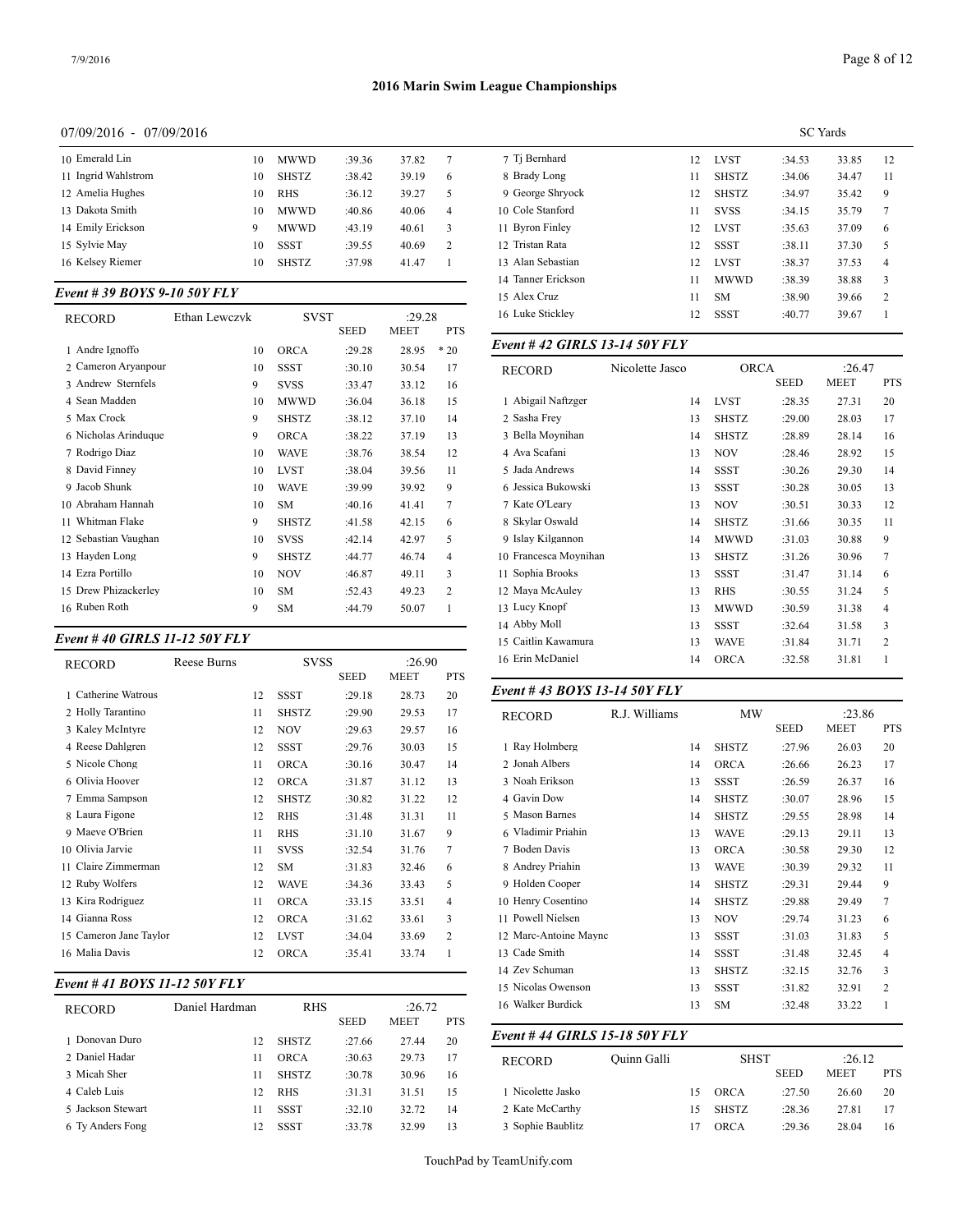#### 07/09/2016 - 07/09/2016

| 4 Nicole Gamboa     | 18 | SSST         | :29.11 | 28.54 | 15             | 1 Nolan And    |
|---------------------|----|--------------|--------|-------|----------------|----------------|
| 5 Kirsty Star       | 16 | <b>SHSTZ</b> | :29.01 | 28.71 | 14             | 2 Cameron H    |
| 6 Mava Rabow        | 15 | <b>SSST</b>  | :29.37 | 29.04 | 13             | 3 Tucker Ku    |
| 7 Sarah Erikson     | 15 | <b>SSST</b>  | :30.16 | 29.55 | 12             | 4 Reed Hann    |
| 8 Emma Roggenkamp   | 17 | <b>ORCA</b>  | :32.37 | 29.61 | 11             | 5 Cavden Yo    |
| 9 Lauren Blackburn  | 18 | <b>SHSTZ</b> | :30.33 | 29.80 | 9              | 6 Peyton Egi   |
| 10 Kate Freda       | 16 | <b>SVSS</b>  | :29.31 | 30.24 | 7              | 7 Declan Mu    |
| 11 Sabrina Haechler | 17 | <b>SSST</b>  | :30.90 | 30.45 | 6              | 8 Chase Stei   |
| 12 Rebecca Oblites  | 15 | <b>RHS</b>   | :30.20 | 30.57 | 5              | 9 Bradley Sta  |
| 13 Sophia Scafani   | 15 | <b>NOV</b>   | :30.96 | 30.75 | $\overline{4}$ | 10 Fisher Stra |
| 14 Madeline Knopf   | 15 | <b>MWWD</b>  | :30.94 | 31.03 | 3              | 11 Kai Makin   |
| 15 Tessa Pares      | 15 | <b>SSST</b>  | :30.90 | 31.06 | $\overline{2}$ | 12 Rhys Garro  |
| 16 Lily Harding     | 15 | WAVE         | :31.44 | 31.30 | 1              | 13 Jonah Sher  |
|                     |    |              |        |       |                |                |

# *Event # 45 BOYS 15-18 50Y FLY*

| <b>RECORD</b>      | R.J Williams |    | <b>ORCA</b>  | :22.83      |             |                | 16 Evan Oldham     |  |
|--------------------|--------------|----|--------------|-------------|-------------|----------------|--------------------|--|
|                    |              |    |              | <b>SEED</b> | <b>MEET</b> | <b>PTS</b>     |                    |  |
| 1 Nathan Peacock   |              | 18 | <b>ORCA</b>  | :24.43      | 24.76       | 20             | Event #48 GIR      |  |
| 2 Kevin Lechner    |              | 15 | <b>ORCA</b>  | :25.37      | 25.35       | 17             | <b>RECORD</b>      |  |
| 3 Spencer Hanson   |              | 16 | <b>SHSTZ</b> | :26.25      | 25.43       | 16             |                    |  |
| 4 Cole Parker      |              | 15 | <b>LVST</b>  | :25.09      | 25.50       | 15             | 1 Caitlin Quill    |  |
| 5 Deven Lyons      |              | 16 | <b>ORCA</b>  | :26.47      | 25.99       | 14             | 2 Sara Morris      |  |
| 6 Riley Stray      |              | 17 | <b>SVSS</b>  | :26.38      | 26.47       | 13             | 3 Catherine Fahri  |  |
| 7 Francesco Cico   |              | 17 | <b>SHSTZ</b> | :25.99      | 26.71       | 12             | 4 Skyler Barnes    |  |
| 8 Danny Roland     |              | 16 | <b>SHSTZ</b> | :29.44      | 26.81       | 11             | 5 Loretta Hovey    |  |
| 9 Peyton Oga       |              | 15 | <b>RHS</b>   | :26.53      | 26.82       | 9              | 6 Kate Deforrest   |  |
| 10 Connor Moynihan |              | 16 | <b>SHSTZ</b> | :27.34      | 26.84       | 7              | 7 Iris Abeck       |  |
| 11 Stefan Venne    |              | 15 | <b>SHSTZ</b> | :27.50      | 26.94       | 6              | 8 Danielle Padillo |  |
| 12 Julian Schiano  |              | 17 | <b>NOV</b>   | :27.76      | 27.16       | 5              | 9 Lily Pashman     |  |
| 13 Nicholas Berry  |              | 15 | <b>SHSTZ</b> | NT          | 27.51       | $\overline{4}$ | 10 Adella Frender  |  |
| 14 Jack Laughlin   |              | 15 | <b>MWWD</b>  | :26.92      | 27.78       | 3              | 11 Claire Cassidy  |  |
| 15 Dea Edington    |              | 17 | <b>SVSS</b>  | :26.49      | 28.04       | 2              | 12 Addison Everas  |  |
| 16 Lucca McKay     |              | 18 | <b>LVST</b>  | :28.72      | 28.71       | 1              | 13 Eleanor Hayse   |  |
|                    |              |    |              |             |             |                |                    |  |

# *Event # 46 GIRLS 8&UN 100Y I.M.*

| <b>RECORD</b>                        | Reese Burns       |  | <b>SVST</b>  |                        | 1:20.92                |                  | 16 Rebecca Levy    |
|--------------------------------------|-------------------|--|--------------|------------------------|------------------------|------------------|--------------------|
| 1 Nadya Wachelka                     | 8                 |  | <b>SHSTZ</b> | <b>SEED</b><br>1:28.65 | <b>MEET</b><br>1:27.46 | <b>PTS</b><br>20 | Event #49 BOY      |
| 2 Beatrice Havse                     | 8                 |  | <b>NOV</b>   | 1:34.06                | 1:33.18                | 17               | RECORD             |
| 3 Mirabel Arlander                   | 8                 |  | <b>SSST</b>  | 1:35.18                | 1:34.27                | 16               |                    |
| 4 Margeaux Davis                     | 8                 |  | <b>SSST</b>  | 1:34.23                | 1:36.11                | 15               | 1 Cameron Aryar    |
| 5 Lily Damsen                        | 8                 |  | <b>SVSS</b>  | 1:36.09                | 1:37.01                | 14               | 2 Andrew Sternf    |
| 6 Claire Beneda                      | 8                 |  | <b>SVSS</b>  | 1:40.09                | 1:39.44                | 13               | 3 Ayman Wachell    |
| 7 Talia Hadar                        | 8                 |  | <b>ORCA</b>  | 1:37.83                | 1:39.72                | 12               | 4 Garrett Pardo    |
| 8 Tessa Garvey Miller                | 8                 |  | <b>MWWD</b>  | 1:40.94                | 1:40.17                | 11               | 5 Max Crock        |
| 9 Charlotte Derrick                  | 8                 |  | <b>SSST</b>  | 1:41.86                | 1:40.19                | 9                | 6 Joseph Cook      |
| Gabriella Grow<br>10                 | 8                 |  | <b>WAVE</b>  | 1:44.28                | 1:41.33                | 7                | 7 David Finney     |
| Alina Noves<br>11                    | 8                 |  | <b>MWWD</b>  | 1:37.83                | 1:41.73                | 6                | 8 Nicholas Arind   |
| Allyson Hernandez<br>12 <sup>2</sup> | 8                 |  | <b>NOV</b>   | 1:43.33                | 1:42.77                | 5                | 9 Alexander Gard   |
| Valerie Mansinne<br>13               | 8                 |  | <b>LVST</b>  | 1:40.61                | 1:44.23                | 4                | 10 Sebastian Vaug  |
| 14 Esme Palmer                       | 8                 |  | <b>SSST</b>  | 1:37.60                | 1:44.57                | 3                | 11 Jordan Lisle    |
| 15 Natalie Stanford                  | 8                 |  | <b>SVSS</b>  | 1:39.76                | 1:45.15                | $\overline{c}$   | 12 Jacob Shunk     |
| 16 Layney Octavio                    | 8                 |  | <b>SSST</b>  | 1:42.60                | 1:46.13                | $\mathbf{1}$     | 13 Price Jeffris   |
|                                      |                   |  |              |                        |                        |                  | 14 Jackson Conwa   |
| Event #47 BOYS 8&UN 100Y I.M.        |                   |  |              |                        |                        |                  | 15 Nathaniel Johns |
| <b>RECORD</b>                        | Michael Masterson |  | <b>TPC</b>   |                        | 1:19.39                |                  | 16 Colin Bender    |
|                                      |                   |  |              | <b>SEED</b>            | MEET                   | <b>PTS</b>       |                    |

|                        | <b>SC</b> Yards |              |         |         |    |  |  |
|------------------------|-----------------|--------------|---------|---------|----|--|--|
| 1 Nolan Anderson       | 8               | <b>SHSTZ</b> | 1:24.15 | 1:23.38 | 20 |  |  |
| 2 Cameron Hellar       | 8               | <b>LVST</b>  | 1:27.24 | 1:28.13 | 17 |  |  |
| 3 Tucker Kurth         | 8               | <b>LVST</b>  | 1:38.31 | 1:38.66 | 16 |  |  |
| 4 Reed Hanna           | 8               | <b>SVSS</b>  | 1:43.33 | 1:39.13 | 15 |  |  |
| 5 Cayden Yock          | 8               | <b>MWWD</b>  | 1:42.86 | 1:40.28 | 14 |  |  |
| 6 Peyton Egide         | 7               | <b>RHS</b>   | 1:41.42 | 1:43.55 | 13 |  |  |
| 7 Declan Murphy        | 8               | <b>SSST</b>  | 1:48.21 | 1:43.98 | 12 |  |  |
| 8 Chase Stein          | 7               | <b>SHSTZ</b> | NT      | 1:48.51 | 11 |  |  |
| 9 Bradley Stanford     | 8               | <b>SVSS</b>  | 1:43.92 | 1:50.90 | 9  |  |  |
| 10 Fisher Straube      | 8               | <b>SHSTZ</b> | 1:54.05 | 1:52.36 | 7  |  |  |
| 11 Kai Makino          | 8               | <b>SHSTZ</b> | 1:43.62 | 1:53.17 | 6  |  |  |
| 12 Rhys Garroway Myers | 8               | <b>MWWD</b>  | 1:58.92 | 1:53.45 | 5  |  |  |
| 13 Jonah Sher          | 7               | <b>SHSTZ</b> | 1:56.61 | 1:53.53 | 4  |  |  |
| 14 Justin Tachiki      | 7               | <b>SHSTZ</b> | 1:58.10 | 1:55.31 | 3  |  |  |
| 15 Nolan Deforrest     | 8               | <b>WAVE</b>  | 1:56.30 | 1:55.45 | 2  |  |  |
| 16 Evan Oldham         | 8               | <b>WAVE</b>  | 2:00.73 | 1:56.60 | 1  |  |  |

#### *Event # 48 GIRLS 9-10 100Y I.M.*

| <b>RECORD</b>       | Reese Burns |    | <b>SVSS</b>  |             | 1:08.32     |                |
|---------------------|-------------|----|--------------|-------------|-------------|----------------|
|                     |             |    |              | <b>SEED</b> | <b>MEET</b> | <b>PTS</b>     |
| 1 Caitlin Quill     |             | 10 | <b>SSST</b>  | 1:15.21     | 1:14.66     | 20             |
| 2 Sara Morris       |             | 10 | <b>SVSS</b>  | 1:18.97     | 1:19.29     | 17             |
| 3 Catherine Fahrner |             | 10 | <b>ORCA</b>  | 1:17.73     | 1:20.87     | 16             |
| 4 Skyler Barnes     |             | 10 | <b>SVSS</b>  | 1:21.02     | 1:21.93     | 15             |
| 5 Loretta Hovey     |             | 10 | <b>SHSTZ</b> | 1:22.41     | 1:22.12     | 14             |
| 6 Kate Deforrest    |             | 10 | <b>WAVE</b>  | 1:21.35     | 1:22.87     | 13             |
| 7 Iris Abeck        |             | 9  | <b>LVST</b>  | 1:24.65     | 1:23.13     | 12             |
| 8 Danielle Padillo  |             | 10 | <b>NOV</b>   | 1:21.83     | 1:24.25     | 11             |
| 9 Lily Pashman      |             | 10 | <b>SVSS</b>  | 1:23.83     | 1:24.79     | 9              |
| 10 Adella Frender   |             | 10 | <b>WAVE</b>  | 1:21.23     | 1:25.86     | $\overline{7}$ |
| 11 Claire Cassidy   |             | 10 | <b>LVST</b>  | 1:26.21     | 1:26.86     | 6              |
| 12 Addison Everage  |             | 9  | <b>SSST</b>  | 1:23.72     | 1:27.17     | 5              |
| 13 Eleanor Hayse    |             | 10 | <b>NOV</b>   | 1:28.51     | 1:28.18     | 4              |
| 14 Eva Vaca         |             | 10 | <b>SHSTZ</b> | 1:33.09     | 1:28.59     | 3              |
| 15 Laurel Cooper    |             | 10 | <b>SHSTZ</b> | 1:28.87     | 1:28.62     | 2              |
| 16 Rebecca Levy     |             | 10 | MWWD         | 1:28.85     | 1:29.09     | 1              |
|                     |             |    |              |             |             |                |

# *Event # 49 BOYS 9-10 100Y I.M.*

| <b>RECORD</b>        | Zachary McIntyre | <b>NOV</b>   |             | 1:07.88     |                |
|----------------------|------------------|--------------|-------------|-------------|----------------|
|                      |                  |              | <b>SEED</b> | <b>MEET</b> | <b>PTS</b>     |
| 1 Cameron Aryanpour  | 10               | <b>SSST</b>  | 1:17.47     | 1:17.21     | 20             |
| 2 Andrew Sternfels   | 9                | <b>SVSS</b>  | 1:19.21     | 1:18.17     | 17             |
| 3 Ayman Wachelka     | 9                | <b>SHSTZ</b> | 1:21.82     | 1:21.09     | 16             |
| 4 Garrett Pardo      | 10               | <b>LVST</b>  | 1:20.63     | 1:21.37     | 15             |
| 5 Max Crock          | 9                | <b>SHSTZ</b> | 1:26.95     | 1:22.92     | 14             |
| 6 Joseph Cook        | 10               | <b>RHS</b>   | 1:22.14     | 1:23.33     | 13             |
| 7 David Finney       | 10               | <b>LVST</b>  | 1:23.43     | 1:24.96     | 12             |
| 8 Nicholas Arinduque | 9                | <b>ORCA</b>  | 1:25.89     | 1:25.48     | 11             |
| 9 Alexander Garcia   | 10               | <b>SSST</b>  | 1:30.82     | 1:27.27     | 9              |
| 10 Sebastian Vaughan | 10               | <b>SVSS</b>  | 1:28.75     | 1:29.00     | $\tau$         |
| 11 Jordan Lisle      | 9                | <b>SSST</b>  | 1:28.65     | 1:29.06     | 6              |
| 12 Jacob Shunk       | 10               | <b>WAVE</b>  | 1:27.62     | 1:29.45     | 5              |
| 13 Price Jeffris     | 9                | <b>SVSS</b>  | 1:28.03     | 1:29.75     | 4              |
| 14 Jackson Conway    | 10               | MWWD         | 1:30.94     | 1:31.62     | 3              |
| 15 Nathaniel Johnson | 9                | <b>SVSS</b>  | 1:32.59     | 1:37.93     | $\overline{c}$ |
| 16 Colin Bender      | 9                | MWWD         | 1:37.94     | 1:38.36     | 1              |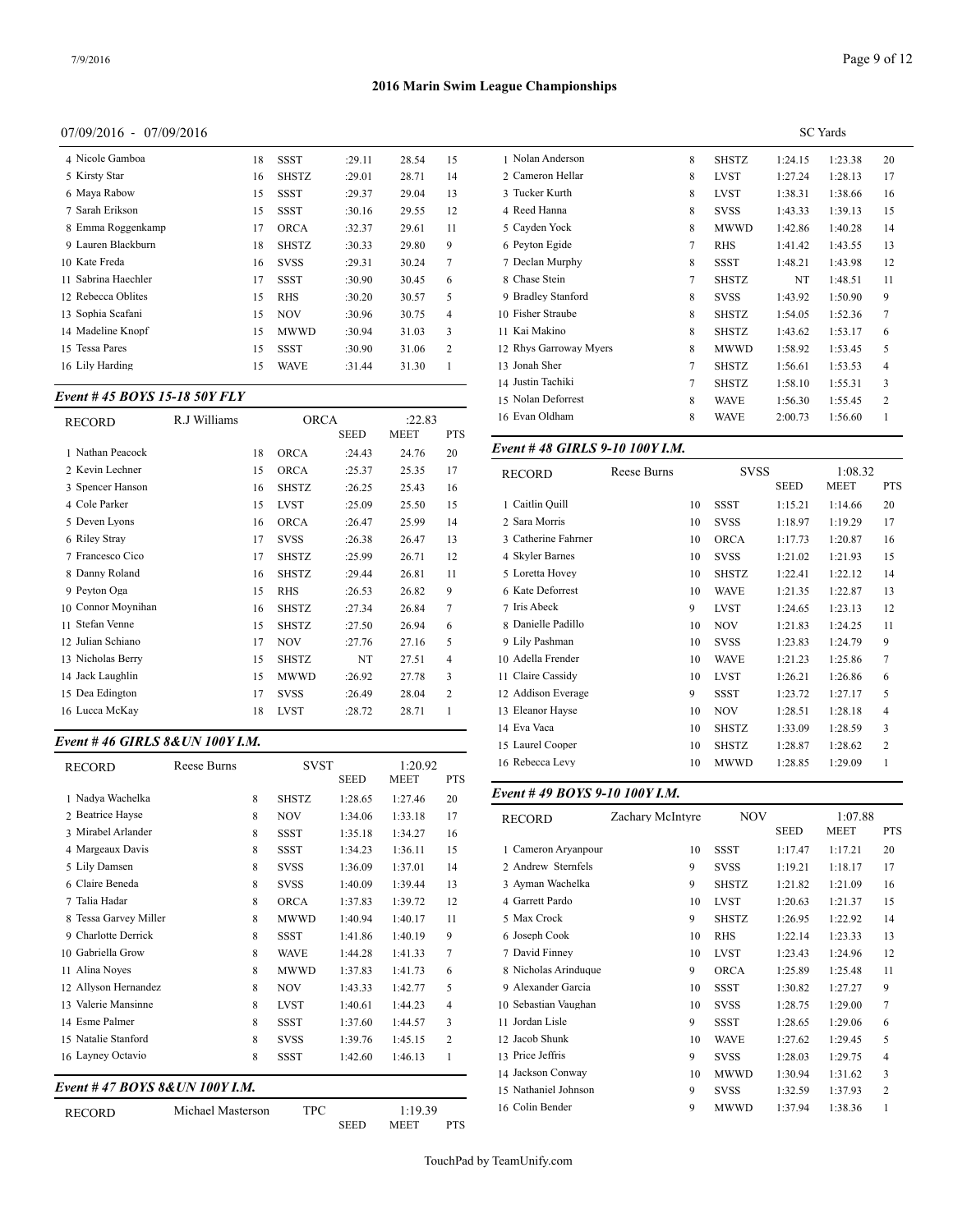# 07/09/2016 - 07/09/2016

| Event # 50 GIRLS 11-12 100Y I.M. |             | 14 Tidililali iylatçılı<br>15 Maya McAuley |              |             |             |                |                    |
|----------------------------------|-------------|--------------------------------------------|--------------|-------------|-------------|----------------|--------------------|
| <b>RECORD</b>                    | Reese Burns | <b>SVSS</b>                                |              |             | 1:02.23     |                | 16 Caitlin Kawam   |
|                                  |             |                                            |              | <b>SEED</b> | <b>MEET</b> | <b>PTS</b>     |                    |
| 1 Elizabeth Chatard              |             | 12                                         | <b>SHSTZ</b> | 1:08.31     | 1:06.47     | 20             | Event # 53 $BOY$   |
| 2 Holly Tarantino                |             | 11                                         | <b>SHSTZ</b> | 1:07.64     | 1:07.04     | 17             | <b>RECORD</b>      |
| 3 Kaley McIntyre                 |             | 12                                         | <b>NOV</b>   | 1:07.89     | 1:07.76     | 16             |                    |
| 4 Ella Woodhead                  |             | 12                                         | <b>SHSTZ</b> | 1:11.49     | 1:08.54     | 15             | 1 Reece Foehr      |
| 5 Reese Dahlgren                 |             | 12                                         | <b>SSST</b>  | 1:10.44     | 1:09.36     | 14             | 2 Jack Richardso:  |
| 6 Isabelle Grace                 |             | 12                                         | <b>SVSS</b>  | 1:11.34     | 1:11.43     | 13             | 3 Noah Erikson     |
| 7 Alena Sharp                    |             | 11                                         | <b>SHSTZ</b> | 1:12.38     | 1:11.66     | 12             | 4 Benjamin Egan    |
| 8 Madeline Folkers               |             | 12                                         | <b>SHSTZ</b> | 1:12.45     | 1:12.21     | 11             | 5 Dwight Bellisir  |
| 9 Emma Sampson                   |             | 12                                         | <b>SHSTZ</b> | 1:12.85     | 1:13.86     | 9              | 6 Isaiah Williams  |
| 10 Amira Wachelka                |             | 11                                         | <b>SHSTZ</b> | 1:16.57     | 1:15.99     | 7              | 7 Mason Barnes     |
| 11 Ruby Wolfers                  |             | 12                                         | <b>WAVE</b>  | 1:18.42     | 1:16.16     | 6              | 8 Luther Fong      |
| 12 Rosie Lucchesi                |             | 11                                         | <b>MWWD</b>  | 1:16.29     | 1:16.55     | 5              | 9 Andrey Priahin   |
| 13 Anna Plante                   |             | 12                                         | <b>SSST</b>  | 1:17.52     | 1:17.08     | $\overline{4}$ | 10 Vladimir Priahi |
| 14 Kira Rodriguez                |             | 11                                         | <b>ORCA</b>  | 1:17.53     | 1:17.72     | 3              | 11 Henry Cosentin  |
| 15 Sydney Hellar                 |             | 12                                         | <b>LVST</b>  | 1:19.00     | 1:17.86     | 2              | 12 Holden Cooper   |
| 16 Laura Figone                  |             | 12                                         | <b>RHS</b>   | 1:19.28     | 1:18.25     | 1              | 13 Will Harding    |
|                                  |             |                                            |              |             |             |                |                    |

#### *Event # 51 BOYS 11-12 100Y I.M.*

| <b>RECORD</b>        | Nathan Luis |    | <b>RHS</b>   |             | 1:02.53     |            | * 15 Sam Morris                  |             | 13 | <b>NOV</b>   |
|----------------------|-------------|----|--------------|-------------|-------------|------------|----------------------------------|-------------|----|--------------|
|                      |             |    |              | <b>SEED</b> | <b>MEET</b> | <b>PTS</b> |                                  |             |    |              |
| 1 Kylar Flynn        |             | 12 | <b>LVST</b>  | 1:10.92     | 1:07.56     | 20         | Event # 54 GIRLS 15-18 100Y I.M. |             |    |              |
| 2 Daniel Hadar       |             | 11 | <b>ORCA</b>  | 1:12.89     | 1:10.05     | 17         | <b>RECORD</b>                    | Quinn Galli |    | SH:          |
| 3 Micah Sher         |             | 11 | <b>SHSTZ</b> | 1:12.73     | 1:10.16     | 16         |                                  |             |    |              |
| 4 Sam Rhinehart      |             | 12 | <b>NOV</b>   | 1:11.57     | 1:11.92     | 15         | 1 Kate McCarthy                  |             | 15 | <b>SHSTZ</b> |
| 5 Caleb Luis         |             | 12 | <b>RHS</b>   | 1:12.97     | 1:13.20     | 14         | 2 Taylor Boyle                   |             | 16 | <b>MWWD</b>  |
| 6 Garrett Goldberg   |             | 11 | <b>ORCA</b>  | 1:15.93     | 1:13.80     | 13         | 3 Ava Abeck                      |             | 15 | <b>LVST</b>  |
| 7 Jacob Dixon        |             | 12 | <b>SHSTZ</b> | 1:16.84     | 1:14.36     | 12         | 4 Maya Rabow                     |             | 15 | <b>SSST</b>  |
| 8 Nate Wolford       |             | 12 | <b>SHSTZ</b> | 1:17.70     | 1:15.40     | 11         | 5 Natalie Galuszka               |             | 18 | <b>SVSS</b>  |
| 9 James Gravelle     |             | 11 | <b>LVST</b>  | 1:14.72     | 1:16.56     | 9          | 6 Lauren Blackburn               |             | 18 | <b>SHSTZ</b> |
| 10 Robert Placak     |             | 12 | <b>SSST</b>  | 1:26.06     | 1:19.15     | 7          | 7 Sarah Erikson                  |             | 15 | <b>SSST</b>  |
| 11 Nicholas Lafave   |             | 12 | <b>SHSTZ</b> | 1:18.78     | 1:19.17     | 6          | 8 Alexa Zener                    |             | 18 | <b>SSST</b>  |
| 12 Jackson Stewart   |             | 11 | <b>SSST</b>  | 1:19.22     | 1:19.20     | 5          | 9 Kate Freda                     |             | 16 | <b>SVSS</b>  |
| 13 Sean Padillo      |             | 12 | <b>NOV</b>   | 1:27.07     | 1:20.15     | 4          | 10 Sasha Urban                   |             | 15 | <b>NOV</b>   |
| 14 Hayden Cordero    |             | 11 | <b>RHS</b>   | 1:18.25     | 1:20.60     | 3          | 11 Caitlin Gregory               |             | 17 | <b>SHSTZ</b> |
| 15 Zachary Matsumoto |             | 11 | <b>RHS</b>   | 1:22.11     | 1:21.34     | 2          | 12 Nora Riedinger                |             | 15 | <b>SSST</b>  |
| 16 Dexter Watenpaugh |             | 12 | <b>SSST</b>  | 1:22.23     | 1:21.95     |            | 13 Kate Masterson                |             | 15 | <b>WAVE</b>  |
|                      |             |    |              |             |             |            |                                  |             |    |              |

# *Event # 52 GIRLS 13-14 100Y I.M.*

| <b>RECORD</b>         | Alvssa Lo |    | <b>SHST</b>  |             | 1:02.53     |            | 16 Sophia Scafani               | 15            | <b>NOV</b>   |
|-----------------------|-----------|----|--------------|-------------|-------------|------------|---------------------------------|---------------|--------------|
|                       |           |    |              | <b>SEED</b> | <b>MEET</b> | <b>PTS</b> | Event # 55 BOYS 15-18 100Y I.M. |               |              |
| 1 Bella Moynihan      |           | 14 | <b>SHSTZ</b> | 1:06.28     | 1:03.08     | 20         |                                 |               |              |
| 2 Sasha Frev          |           | 13 | <b>SHSTZ</b> | 1:06.75     | 1:03.90     | 17         | <b>RECORD</b>                   | Jesse Schmidt | N0           |
| 3 Anna Wooster        |           | 14 | <b>SHSTZ</b> | 1:11.57     | 1:09.18     | 16         |                                 |               |              |
| 4 Skylee Falk         |           | 14 | <b>ORCA</b>  | 1:09.37     | 1:09.34     | 15         | 1 Wyatt Hanson                  | 16            | <b>SHSTZ</b> |
| 5 Shannon Watridge    |           | 13 | <b>SSST</b>  | 1:11.89     | 1:10.53     | 14         | 2 Edan Flynn                    | 18            | <b>LVST</b>  |
| 6 Jane McNevin        |           | 13 | <b>SM</b>    | 1:12.54     | 1:10.54     | 13         | 3 Maxwell Harrod                | 16            | <b>ORCA</b>  |
| 7 Olivia Juarez       |           | 13 | <b>MWWD</b>  | 1:09.86     | 1:11.03     | 12         | 4 Dylan Woodhead                | 17            | <b>SHSTZ</b> |
| 8 Francesca Moynihan  |           | 13 | <b>SHSTZ</b> | 1:14.89     | 1:11.77     | 11         | 5 Nico Salvemini                | 16            | <b>ORCA</b>  |
| 9 Islay Kilgannon     |           | 14 | <b>MWWD</b>  | 1:11.70     | 1:12.17     | 9          | 6 Cole Parker                   | 15            | <b>LVST</b>  |
| 10 Laura Gravelle     |           | 13 | <b>LVST</b>  | 1:13.00     | 1:13.12     | 7          | 7 Petey Galli                   | 18            | <b>SHSTZ</b> |
| 11 Gabriella Lucchesi |           | 14 | <b>MWWD</b>  | 1:13.80     | 1:13.52     | 6          | 8 Francesco Cico                | 17            | <b>SHSTZ</b> |
| 12 Ava Scafani        |           | 13 | <b>NOV</b>   | 1:12.13     | 1:13.63     | 5          | 9 Stefan Venne                  | 15            | <b>SHSTZ</b> |
| 13 Emilia Oblites     |           | 13 | <b>RHS</b>   | 1:13.62     | 1:13.70     | 4          | 10 Ouinn Woodhead               | 16            | <b>SHSTZ</b> |

|                     | <b>SC</b> Yards |             |         |         |               |  |  |  |
|---------------------|-----------------|-------------|---------|---------|---------------|--|--|--|
| 14 Hannah Matcham   |                 | 14 SM       | 1:12.45 | 1:13.91 | $\mathcal{R}$ |  |  |  |
| 15 Maya McAuley     | 13              | <b>RHS</b>  | 1:13.40 | 1.1404  | $\mathcal{L}$ |  |  |  |
| 16 Caitlin Kawamura | 13              | <b>WAVE</b> | 1:13.95 | 1:14.76 |               |  |  |  |
|                     |                 |             |         |         |               |  |  |  |

#### *Event # 53 BOYS 13-14 100Y I.M.*

| <b>RECORD</b>       | Joe Smith |    | <b>SHST</b>  |             | :57.62      |                |
|---------------------|-----------|----|--------------|-------------|-------------|----------------|
|                     |           |    |              | <b>SEED</b> | <b>MEET</b> | <b>PTS</b>     |
| 1 Reece Foehr       |           | 14 | <b>MWWD</b>  | 1:02.28     | 1:01.26     | 20             |
| 2 Jack Richardson   |           | 14 | <b>SHSTZ</b> | 1:05.28     | 1:02.23     | 17             |
| 3 Noah Erikson      |           | 13 | <b>SSST</b>  | 1:02.44     | 1:02.93     | 16             |
| 4 Benjamin Egan     |           | 14 | <b>SHSTZ</b> | 1:04.05     | 1:03.62     | 15             |
| 5 Dwight Bellisimo  |           | 14 | <b>SVSS</b>  | 1:05.16     | 1:04.53     | 14             |
| 6 Isaiah Williams   |           | 13 | <b>SHSTZ</b> | 1:07.87     | 1:05.77     | 13             |
| 7 Mason Barnes      |           | 14 | <b>SHSTZ</b> | 1:05.54     | 1:06.26     | 12             |
| 8 Luther Fong       |           | 14 | <b>SSST</b>  | 1:06.85     | 1:06.63     | 11             |
| 9 Andrey Priahin    |           | 13 | <b>WAVE</b>  | 1:09.06     | 1:07.05     | 9              |
| 10 Vladimir Priahin |           | 13 | <b>WAVE</b>  | 1:07.33     | 1:07.20     | $\overline{7}$ |
| 11 Henry Cosentino  |           | 14 | <b>SHSTZ</b> | 1:07.97     | 1:08.25     | 6              |
| 12 Holden Cooper    |           | 14 | <b>SHSTZ</b> | 1:08.45     | 1:08.56     | 5              |
| 13 Will Harding     |           | 14 | <b>WAVE</b>  | 1:08.69     | 1:09.65     | 4              |
| 14 Connor Stauffer  |           | 13 | <b>SVSS</b>  | 1:10.66     | 1:09.85     | 3              |
| * 15 Ian Christie   |           | 14 | <b>SHSTZ</b> | 1:13.52     | 1:10.99     | 1.5            |
| * 15 Sam Morris     |           | 13 | <b>NOV</b>   | 1:10.24     | 1:10.99     | 1.5            |
|                     |           |    |              |             |             |                |

| <b>RECORD</b>              | Ouinn Galli |    | <b>SHST</b>  |             | 1:00.97     |                |
|----------------------------|-------------|----|--------------|-------------|-------------|----------------|
|                            |             |    |              | <b>SEED</b> | <b>MEET</b> | <b>PTS</b>     |
| 1 Kate McCarthy            |             | 15 | <b>SHSTZ</b> | 1:04.72     | 1:02.86     | 20             |
| 2 Taylor Boyle             |             | 16 | <b>MWWD</b>  | 1:05.97     | 1:05.08     | 17             |
| 3 Ava Abeck                |             | 15 | <b>LVST</b>  | 1:06.55     | 1:06.42     | 16             |
| 4 Maya Rabow               |             | 15 | <b>SSST</b>  | 1:07.83     | 1:07.20     | 15             |
| 5 Natalie Galuszka         |             | 18 | <b>SVSS</b>  | 1:09.26     | 1:08.35     | 14             |
| 6 Lauren Blackburn         |             | 18 | <b>SHSTZ</b> | 1:08.83     | 1:08.66     | 13             |
| 7 Sarah Erikson            |             | 15 | <b>SSST</b>  | 1:10.26     | 1:08.78     | 12             |
| 8 Alexa Zener              |             | 18 | <b>SSST</b>  | NT          | 1:08.93     | 11             |
| 9 Kate Freda               |             | 16 | <b>SVSS</b>  | 1:07.04     | 1:09.21     | 9              |
| Sasha Urban<br>10          |             | 15 | <b>NOV</b>   | 1:09.02     | 1:09.76     | 7              |
| 11 Caitlin Gregory         |             | 17 | <b>SHSTZ</b> | 1:12.55     | 1:10.81     | 6              |
| 12 Nora Riedinger          |             | 15 | <b>SSST</b>  | 1:09.86     | 1:11.45     | 5              |
| 13 Kate Masterson          |             | 15 | <b>WAVE</b>  | 1:12.09     | 1:12.80     | $\overline{4}$ |
| 14 Hannah Wellesley-Winter |             | 15 | <b>NOV</b>   | 1:14.22     | 1:13.05     | 3              |
| 15 Madeline Knopf          |             | 15 | <b>MWWD</b>  | 1:13.57     | 1:13.14     | $\overline{c}$ |
| 16 Sophia Scafani          |             | 15 | <b>NOV</b>   | 1:13.57     | 1:13.26     | 1              |
|                            |             |    |              |             |             |                |

| <b>RECORD</b>     | Jesse Schmidt | <b>NOV</b>   |             | :54.94      |            |
|-------------------|---------------|--------------|-------------|-------------|------------|
|                   |               |              | <b>SEED</b> | <b>MEET</b> | <b>PTS</b> |
| 1 Wyatt Hanson    | 16            | <b>SHSTZ</b> | :56.40      | 55.96       | 20         |
| 2 Edan Flynn      | 18            | <b>LVST</b>  | :58.25      | 56.11       | 17         |
| 3 Maxwell Harrod  | 16            | <b>ORCA</b>  | :58.68      | 58.80       | 16         |
| 4 Dylan Woodhead  | 17            | <b>SHSTZ</b> | :59.29      | 59.14       | 15         |
| 5 Nico Salvemini  | 16            | <b>ORCA</b>  | 1:01.85     | 59.68       | 14         |
| 6 Cole Parker     | 15            | <b>LVST</b>  | 1:00.81     | 59.86       | 13         |
| 7 Petey Galli     | 18            | <b>SHSTZ</b> | NT          | 1:00.49     | 12         |
| 8 Francesco Cico  | 17            | <b>SHSTZ</b> | 1:00.82     | 1:00.72     | 11         |
| 9 Stefan Venne    | 15            | <b>SHSTZ</b> | NT          | 1:01.21     | 9          |
| 10 Ouinn Woodhead | 16            | <b>SHSTZ</b> | 1:02.88     | 1:01.30     | 7          |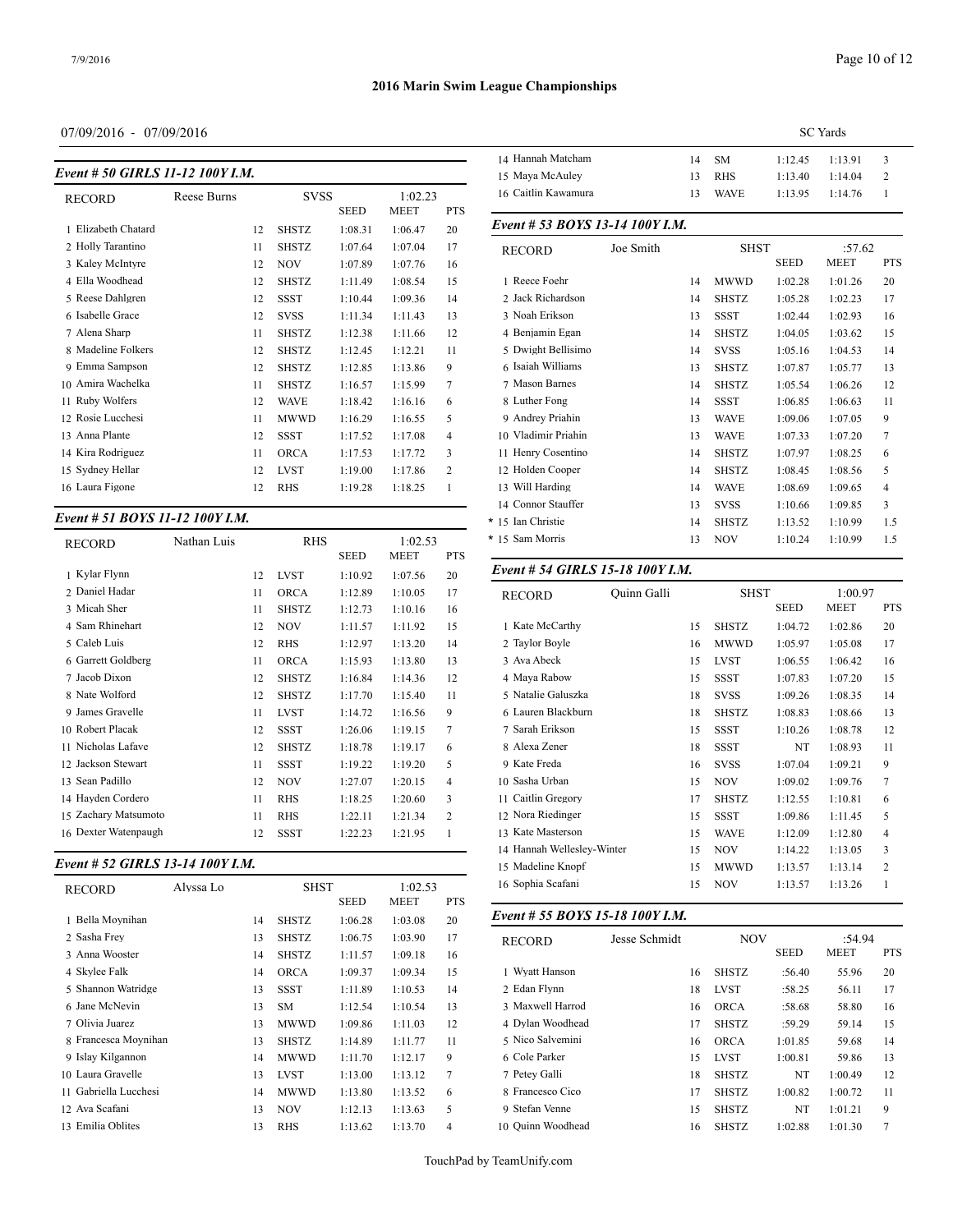#### 07/09/2016 - 07/09/2016

| 11 Riley Stray           | 17 | <b>SVSS</b>  | 1:00.08 | 1:01.40 | 6 | 9 Novato R           |
|--------------------------|----|--------------|---------|---------|---|----------------------|
| 12 Keenan Anderson       | 17 | <b>SHSTZ</b> | NT      | 1:02.14 | 5 | 1 Ross, $A$          |
| 13 Max Manwaring-Mueller | 15 | <b>MWWD</b>  | 1:00.61 | 1:02.25 | 4 | 3 Portill            |
| 14 Brandon West          | 18 | <b>SVSS</b>  | 1:00.58 | 1:02.58 | 3 | 10 Swimarin          |
| 15 Connor Movnihan       | 16 | <b>SHSTZ</b> | 1:02.23 | 1:03.20 | 2 | 1 San Di<br>3 Roth,F |
| 16 Julian Schiano        |    | <b>NOV</b>   | 1:03.39 | 1:03.43 |   |                      |
|                          |    |              |         |         |   |                      |

# *Event # 56 MIXED 8&UN 100Y FREE REL*

| <b>RECORD</b>            | <b>TPC</b>              |             | 1:00.41     |            | RECORD             |
|--------------------------|-------------------------|-------------|-------------|------------|--------------------|
|                          |                         | <b>SEED</b> | <b>MEET</b> | <b>PTS</b> | 1 Terra Linda Oro  |
| 1 Sleepy Hollow Swim T A | <b>SHSTZ</b>            | 1:06.96     | 1:05.01     | 40         | 1 Chong, Nico      |
| 2 Terra Linda Orcas A    | <b>ORCA</b>             | 1:07.71     | 1:05.38     | 34         | 3 Ross, Gianna     |
| 1 Chong, Andrew<br>8     | 2 Boysen, Makayla       | 8           |             |            | 2 Sleepy Hollow    |
| 8<br>3 Hadar, Talia      | 4 Albers, Adam          | 7           |             |            | 3 Strawberry Sea   |
| 3 Lucas Valley Swim Te A | <b>LVST</b>             | 1:07.98     | 1:08.18     | 32         | 4 Rolling Hills St |
| 1 Kurth, Tucker<br>8     | 2 Brown.Halev           | 8           |             |            | 1 O'Brien, Ma      |
| 3 Mansinne, Valerie 8    | 4 Hellar, Cameron       | 8           |             |            | 3 Cordero, Hav     |
| 4 Marinwood Waterdevil A | <b>MWWD</b>             | 1:08.21     | 1:08.54     | 30         | 5 Lucas Valley Sy  |
| 8<br>1 Noves, Alina      | 2 Garroway Myers.Rhy 8  |             |             |            | 1 Gravelle, Jar    |
| 3 Garvey Miller, Tess 8  | 4 Yock, Cayden          | 8           |             |            | 3 Taylor, Came     |
| 5 Strawberry Seals A     | <b>SSST</b>             | 1:10.46     | 1:08.62     | 28         | 6 Novato Riptide   |
| 6 Scott Valley Sea Ser A | <b>SVSS</b>             | 1:10.42     | 1:10.57     | 26         | 1 Rhinehart, Sa    |
| 1 Hottenstein, Quinn 8   | 2 Stanford, Bradley 8   |             |             |            | 3 Padillo, Sear    |
| 3 Hanna, Reed<br>8       | 4 Damsen, Lily          | 8           |             |            | 7 Marinwood Wa     |
| 7 Tidalwayes Swim Team A | <b>WAVE</b>             | 1:13.81     | 1:18.03     | 24         | 1 Bankhead, Ja     |
| 1 Grow, Gabriella<br>8   | 2 Puccinelli, Dominic 8 |             |             |            | 3 Bender, Grac     |
| 3 Deforrest, Nolan<br>-8 | 4 Walsh, Magaret        | 8           |             |            | 8 Tidalwaves Sw    |
| 8 Novato Riptide A       | <b>NOV</b>              | 1:15.69     | 1:20.59     | 22         | 1 Wolfers.Rub      |
| 1 Hayse, Beatrice<br>8   | 2 Malone, Charlie       | 8           |             |            | 3 Lama, Dexte      |
| 3 Ostroff, Quinn<br>7    | 4 Hernandez, Allyson 8  |             |             |            | 9 Scott Valley Se  |
| 9 Rolling Hills Stingr A | <b>RHS</b>              | 1:23.03     | 1:22.96     | 18         | 1 Emison, Ave      |
| 1 Meyer, Ty<br>8         | 2 Low, Samantha         | 8           |             |            | 3 Stanford, Co     |
| 3 Eilerman, Catherine 6  | 4 Egide, Peyton         | 7           |             |            | 10 Swimarin Sharl  |
| 10 Swimarin Sharks A     | <b>SM</b>               | 1:25.02     | 1:26.08     | 14         | 1 Zimmerman        |
| 7<br>1 Dugan, Derek      | 2 Stein, Mason          | 7           |             |            | 3 Urban, Miles     |
| 7<br>3 King, Reese       | 4 Standish, Sally       | $\,$ 8 $\,$ |             |            |                    |

#### *Event # 57 MIXED 9-10 200Y FREE REL*

| <b>ORCA</b>                                 | 1:56.20                                                                                                                    | RECORD                                                                                 |
|---------------------------------------------|----------------------------------------------------------------------------------------------------------------------------|----------------------------------------------------------------------------------------|
| <b>SEED</b>                                 | <b>MEET</b><br><b>PTS</b>                                                                                                  | 1 Sleepy Hollow                                                                        |
| <b>ORCA</b><br>2:03.57                      | 2:02.39<br>40                                                                                                              | 2 Strawberry Sea                                                                       |
| 2 Palfy, Anna<br>10<br><b>SVSS</b>          | 2:08.53<br>34                                                                                                              | 3 Terra Linda Oro<br>1 Albers, Jonal<br>3 McDaniel,E                                   |
| 4 Morris, Sara<br>10                        |                                                                                                                            | 4 Marinwood Wa<br>1 Juarez, Olivi                                                      |
| <b>SHSTZ</b><br>2:14.66                     | 2:10.15<br>30                                                                                                              | 3 Kilgannon, I<br>5 Tidalwaves Sw                                                      |
| <b>LVST</b><br>2:10.13                      | 28<br>2:11.25                                                                                                              | 1 Priahin, Vlac<br>3 Schilz, Miya                                                      |
| 4 Pardo, Garrett<br>10<br><b>WAVE</b>       |                                                                                                                            | 6 Novato Riptide                                                                       |
| 9<br>2 Jordan, Sara<br>4 Frender, Adella    |                                                                                                                            | 1 Scafani, Ava<br>3 O'Leary, Kat<br>7 Scott Valley Se                                  |
| <b>MWWD</b><br>2:14.14<br>2 Erickson, Emily | 2:15.56<br>24                                                                                                              | 1 Nicholas, Ai<br>3 Hare-Leiva,                                                        |
| <b>RHS</b><br>2:16.82                       | 2:17.64<br>22                                                                                                              | Rolling Hills St                                                                       |
| 4 Cook, Joseph<br>10                        |                                                                                                                            | Event # $60$ MIX                                                                       |
|                                             | 2 Barnes, Skyler<br>10<br><b>SSST</b><br>1:59.27<br>9<br>2 Abeck.Iris<br>2:12.00<br>4 Madden, Sean<br>2 Pack, Vivian<br>10 | 4 Fahrner, Catherine 10<br>2:12.34<br>2:09.60<br>32<br>2:11.86<br>26<br>-10<br>9<br>10 |

|                         | <b>SC</b> Yards       |         |         |    |  |  |  |  |
|-------------------------|-----------------------|---------|---------|----|--|--|--|--|
| 9 Novato Riptide A      | NOV                   | 2:25.28 | 2:30.60 | 18 |  |  |  |  |
| 1 Ross.Amanda<br>- 10   | 2 Nicholas. Noah 10   |         |         |    |  |  |  |  |
| 3 Portillo, Ezra 10     | 4 Padillo.Danielle 10 |         |         |    |  |  |  |  |
| 10 Swimarin Sharks A    | SM.                   | 2:31.42 | 2:35.28 | 14 |  |  |  |  |
| 1 San Diego, Frances 10 | 2 Perry. Addie        | - 10    |         |    |  |  |  |  |
| 3 Roth, Ruben<br>9      | 4 Hannah, Abraham 10  |         |         |    |  |  |  |  |

# *Event # 58 MIXED 11-12 200Y FREE REL*

| <b>RECORD</b>             | <b>TPC</b>              |             | 1:47.16     |     |
|---------------------------|-------------------------|-------------|-------------|-----|
|                           |                         | <b>SEED</b> | <b>MEET</b> | PTS |
| 1 Terra Linda Orcas A     | <b>ORCA</b>             | 1:51.02     | 1:48.22     | 40  |
| 1 Chong, Nicole<br>11     | 2 Jasko, Merrik         | 11          |             |     |
| 3 Ross, Gianna<br>12      | 4 Hadar, Daniel         | 11          |             |     |
| 2 Sleepy Hollow Swim T A  | <b>SHSTZ</b>            | 1:51.97     | 1:49.11     | 34  |
| 3 Strawberry Seals A      | <b>SSST</b>             | 1:50.84     | 1:51.33     | 32  |
| 4 Rolling Hills Stingr A  | <b>RHS</b>              | 1:57.40     | 1:57.34     | 30  |
| 1 O'Brien, Maeve<br>11    | 2 Luis, Caleb           | 12          |             |     |
| 3 Cordero, Hayden 11      | 4 Figone, Laura         | 12          |             |     |
| 5 Lucas Valley Swim Te A  | <b>LVST</b>             | 1:57.23     | 1:57.96     | 28  |
| 1 Gravelle, James<br>- 11 | 2 Hamilton, Kate        | -12         |             |     |
| 3 Taylor, Cameron Ja 12   | 4 Flynn, Kylar          | 12          |             |     |
| 6 Novato Riptide A        | <b>NOV</b>              | 1:57.92     | 1:58.27     | 26  |
| 1 Rhinehart, Sam<br>-12   | 2 Urban, Sonya          | 12          |             |     |
| 3 Padillo, Sean<br>12     | 4 McIntyre, Kaley 12    |             |             |     |
| 7 Marinwood Waterdevil A  | <b>MWWD</b>             | 2:03.57     | 2:04.52     | 24  |
| 1 Bankhead, Jasper 12     | 2 Erickson, Tanner 11   |             |             |     |
| 3 Bender, Grace<br>12     | 4 Lucchesi, Rosie       | - 11        |             |     |
| 8 Tidalwayes Swim Team A  | <b>WAVE</b>             | 2:05.82     | 2:04.72     | 22  |
| 1 Wolfers, Ruby<br>12     | 2 Aune, Tor             | 11          |             |     |
| 3 Lama, Dexter<br>12      | 4 Deforrest, Charlot 12 |             |             |     |
| 9 Scott Valley Sea Ser A  | <b>SVSS</b>             | 1:59.53     | 2:05.54     | 18  |
| 12<br>1 Emison, Avery     | 2 Gelbach, Elliot       | - 12        |             |     |
| 3 Stanford, Cole<br>11    | 4 Grace, Isabelle       | 12          |             |     |
| 10 Swimarin Sharks A      | <b>SM</b>               | 2:10.15     | 2:17.43     | 14  |
| 1 Zimmerman, Claire 12    | 2 Cruz, Alex            | 11          |             |     |
| 3 Urban, Miles<br>11      | 4 Williams.Sarah 12     |             |             |     |

#### *Event # 59 MIXED 13-14 200Y FREE REL*

| <b>RECORD</b>                                    | <b>SHST</b>                               |             | 1:39.39     |            |
|--------------------------------------------------|-------------------------------------------|-------------|-------------|------------|
|                                                  |                                           | <b>SEED</b> | <b>MEET</b> | <b>PTS</b> |
| 1 Sleepy Hollow Swim T A                         | <b>SHSTZ</b>                              | 1:44.48     | 1:40.99     | 40         |
| 2 Strawberry Seals A                             | <b>SSST</b>                               | 1:42.92     | 1:42.97     | 34         |
| 3 Terra Linda Orcas A                            | <b>ORCA</b>                               | 1:46.29     | 1:45.02     | 32         |
| 1 Albers, Jonah<br>-14<br>3 McDaniel, Erin 14    | 2 Davis, Boden<br>4 Falk, Skylee          | 13<br>14    |             |            |
| 4 Marinwood Waterdevil A                         | <b>MWWD</b>                               | 1:47.40     | 1:48.82     | 30         |
| 1 Juarez, Olivia<br>-13<br>3 Kilgannon, Islay 14 | 2 Simon, Connor<br>4 Foehr, Reece         | 13<br>14    |             |            |
| 5 Tidalwaves Swim Team A                         | <b>WAVE</b>                               | 1:48.91     | 1:49.75     | 28         |
| 1 Priahin, Vladimir 13<br>3 Schilz, Miya<br>14   | 2 Kawamura, Caitlin 13<br>4 Harding, Will | -14         |             |            |
| 6 Novato Riptide A                               | <b>NOV</b>                                | 1:51.81     | 1:50.65     | 26         |
| 1 Scafani, Ava<br>13<br>3 O'Leary, Kate<br>13    | 2 Nielsen, Powell<br>4 Morris, Sam        | - 13<br>13  |             |            |
| 7 Scott Valley Sea Ser A                         | <b>SVSS</b>                               | 1:46.64     | 1:52.85     | 24         |
| 1 Nicholas, Aidan 14<br>3 Hare-Leiva, Bella 12   | 2 Pyfer, Lauren<br>4 Bellisimo, Dwight 14 | 14          |             |            |
| Rolling Hills Stingr A                           | <b>RHS</b>                                | 1:50.61     | <b>NS</b>   |            |

#### *Event # 60 MIXED 15-18 200Y FREE REL*

RECORD TPC 1:35.44 SEED MEET PTS